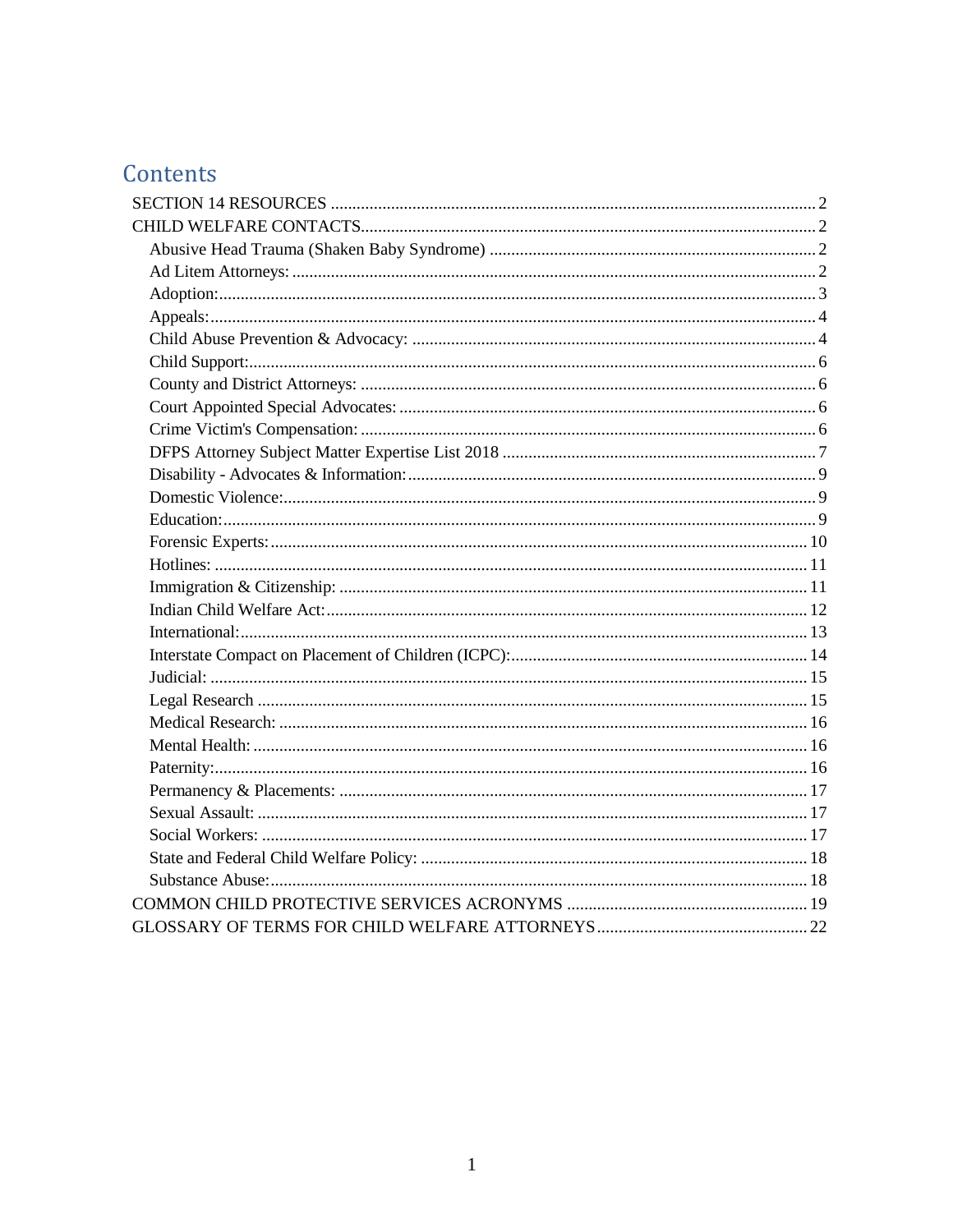### <span id="page-1-0"></span>**SECTION 14 RESOURCES**

February 2018

## <span id="page-1-1"></span>**CHILD WELFARE CONTACTS**

#### <span id="page-1-2"></span>**Abusive Head Trauma (Shaken Baby Syndrome)**

National Institute of Neurological Disorders & Strokes <http://www.ninds.nih.gov/> Telephone: (800) 352-9424

The Shaken Baby Alliance [www.shakenbaby.org](http://www.shakenbaby.org/) Telephone: (877) 636-3727

The Shaken Baby Alliance has a variety of tools including dolls, brains, skeletons, books, videos, audio cassettes and other resources available for use by professionals to help investigate child abuse cases and/or prepare cases for trial.

#### <span id="page-1-3"></span>**Ad Litem Attorneys:**

Court Appointed Family Attorneys (CAFA) Section of Austin Bar Association [www.austinbar.org/sections/cafa](http://www.austinbar.org/sections/cafa) Telephone: (512) 472-0279

Children's Rights Clinic University of Texas School of law <https://law.utexas.edu/clinics/childrens-rights/> Telephone: (512) 232-1290

Juvenile Dependency Clinic University of Houston Law Center [www.law.uh.edu/clinic](http://www.law.uh.edu/clinic) Telephone: (713) 743-2094

National Association of Counsel for Children [www.naccchildlaw.org](http://www.naccchildlaw.org/) Telephone: (303) 864-5324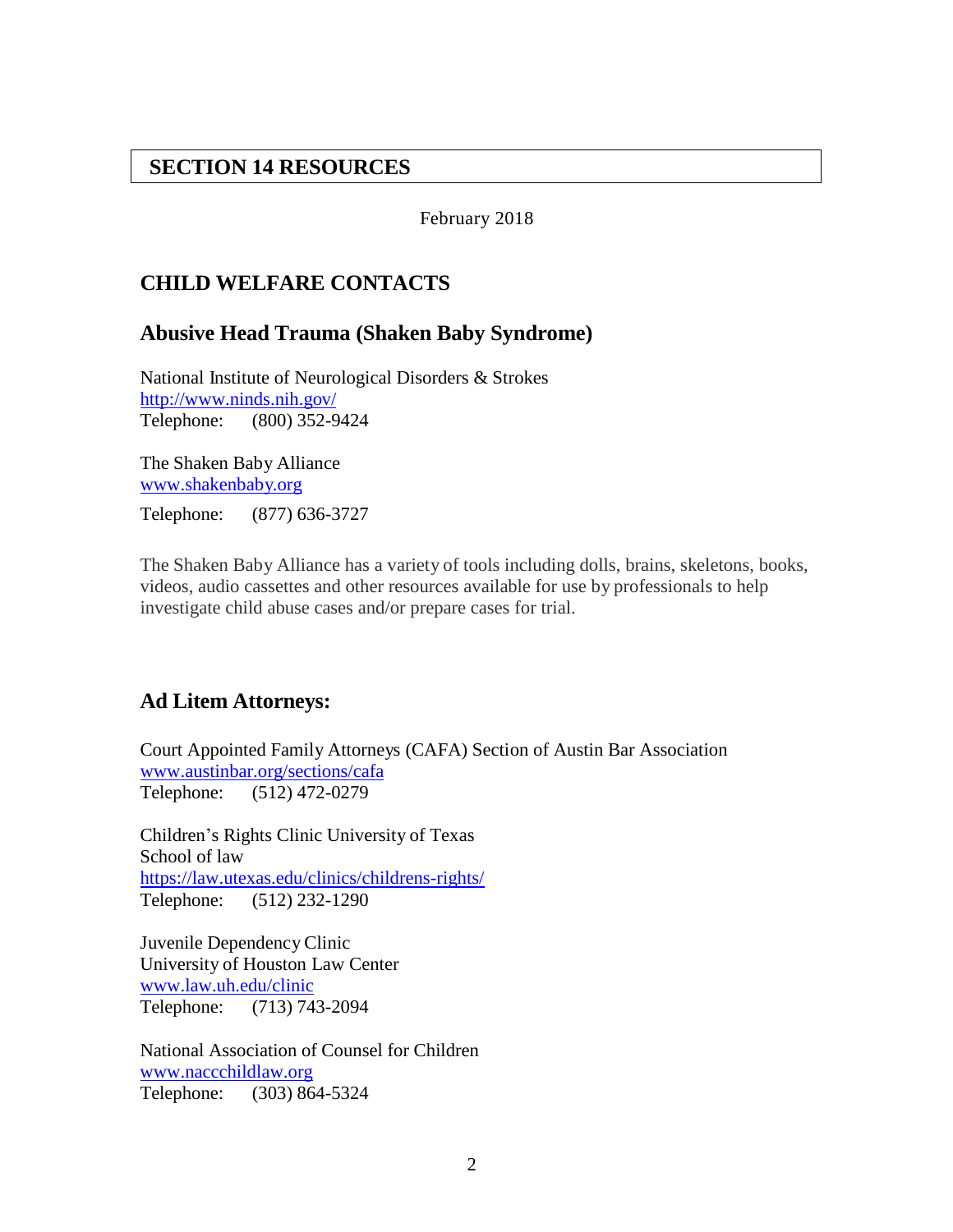Telephone: (888) 828-NACC

Texas Lawyers for Children [www.texaslawyersforchildren.or](http://www.texaslawyersforchildren.org/) [g](http://www.texaslawyersforchildren.org/) Telephone: (800) 993-5852

The Council of Parent Attorneys and Advocates [www.copaa.com](http://www.copaa.com/) Telephone: (410) 372-0208

W.W. Caruth, Jr. Child Advocacy Clinic Southern Methodist University Dedman School of Law <http://www.law.smu.edu/ChildAd/> Telephone: (214) 768-2562

#### <span id="page-2-0"></span>**Adoption:**

Adopt US Kids [www.adoptuskids.org](http://www.adoptuskids.org/) Telephone: (888) 200- 4005

Annie E. Casey Foundation [www.aecf.org](http://www.aecf.org/) Telephone: (202) 293-5811

CASEY Family Programs [www.casey.org](http://www.casey.org/) Telephone: HQ (206-282-7300) Austin Field Office (800) 498-1345

Child Welfare Information Gateway [www.childwelfare.gov/](http://www.childwelfare.gov/) Telephone: (800) 394-3366

Council of Adoptable Children of Texas, Inc. [www.texas-coac.org](http://www.texas-coac.org/)

Dave Thomas Foundation for Adoption <http://www.davethomasfoundation.org/> Telephone: (800) 275-3832

National Adoption Center [www.adopt.org](http://www.adopt.org/) Telephone: (800) 862-3678

North American Council on Adoptable Children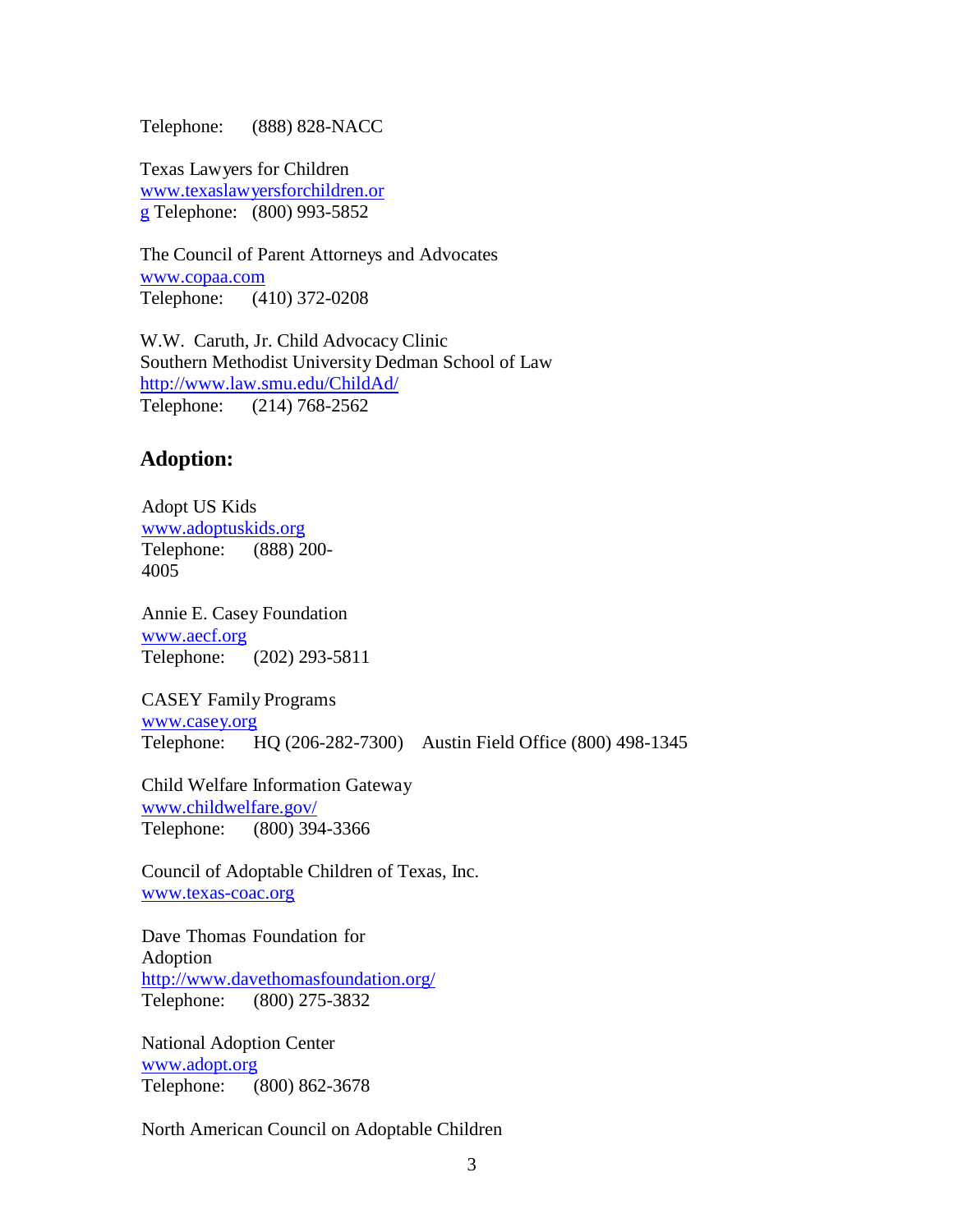[www.nacac.org](http://www.nacac.org/) Telephone: (651) 644-3036

Texas Adoption Resource Exchange (TARE) [www.dfps.state.tx.us/Adoption\\_and\\_Foster\\_Care](http://www.dfps.state.tx.us/Adoption_and_Foster_Care/) [/](http://www.dfps.state.tx.us/Adoption_and_Foster_Care/) Telephone: (800) 233-3405

#### <span id="page-3-0"></span>**Appeals:**

Texas Department of Family & Protective Services Appellate Unit 2401 Ridgepoint Dr. Bldg H-2 Mail Code Y956 Austin, TX 78754 Telephone: (512) 929-6819

Texas Courts of Appeal <http://www.txcourts.gov/about-texas-courts/courts-of-appeals/> Telephone: (512) 463-1625

The Supreme Court of Texas <http://www.txcourts.gov/supreme/> Telephone: (512) 463-1312

#### <span id="page-3-1"></span>**Child Abuse Prevention & Advocacy:**

American Bar Association Center on Children and the Law <http://www.abanet.org/child/> Telephone: (202) 662-1000

American Bar Association Child Law Practice <http://www.abanet.org/child/clp/> Telephone: (202) 662-1724

American Professional Society on the Abuse of Children <http://www.apsac.org/> Telephone: (877) 402-7722

National Sexual Violence Resource Center [http://www.nsvrc.org](http://www.nsvrc.org/) Telephone: (717) 909-0710

Children's Defense Fund [http://www.childrensdefense.org](http://www.childrensdefense.org/) Telephone: (800) 233-1200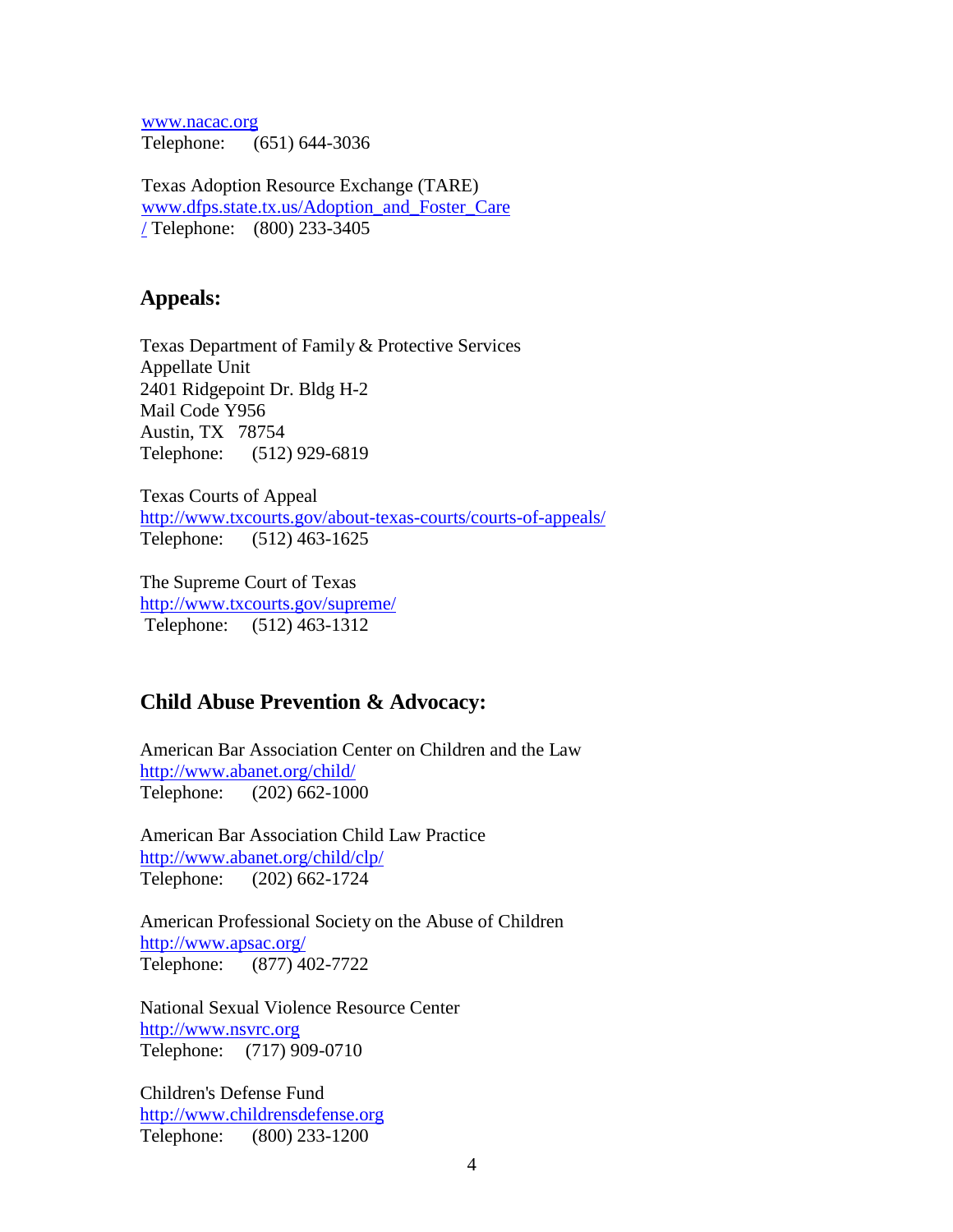Crimes Against Children Research Center <http://www.unh.edu/ccrc/> Telephone: (603) 862-1888

Kempe National Center for the Prevention and Treatment of Child Abuse and Neglect [http://www.kempe.org](http://www.kempe.org/) Telephone: (303) 864-5300

National Association of Counsel for Children [www.naccchildlaw.org](http://www.naccchildlaw.org/) Telephone (303) 864-5324

National Center for Missing and Exploited Children <http://www.missingkids.com/> Telephone: (703) 224-2150

National Clearinghouse on Child Abuse and Neglect Information [http://ndacan.cornell.edu](http://ndacan.cornell.edu/) Telephone: (607) 255-7799

Prevent Child Abuse Texas [www.preventchildabusetexas.org](http://www.preventchildabusetexas.org/) Telephone: (512) 250-8438

State Bar of Texas Committee on Child Abuse and Neglect [www.texasbar.com](http://www.texasbar.com/) Telephone: (800) 204-2222

Texas Council of Child Welfare Boards [www.tccwb.org](http://www.tccwb.org/) Telephone: (512) 484-8598

Texas District and County Attorneys Association [www.tdcaa.com](http://www.tdcaa.com/) Telephone: (512) 474-2436

Texas Lawyers for Children <http://www.texaslawyersforchildren.org/> Telephone: (800) 993-5852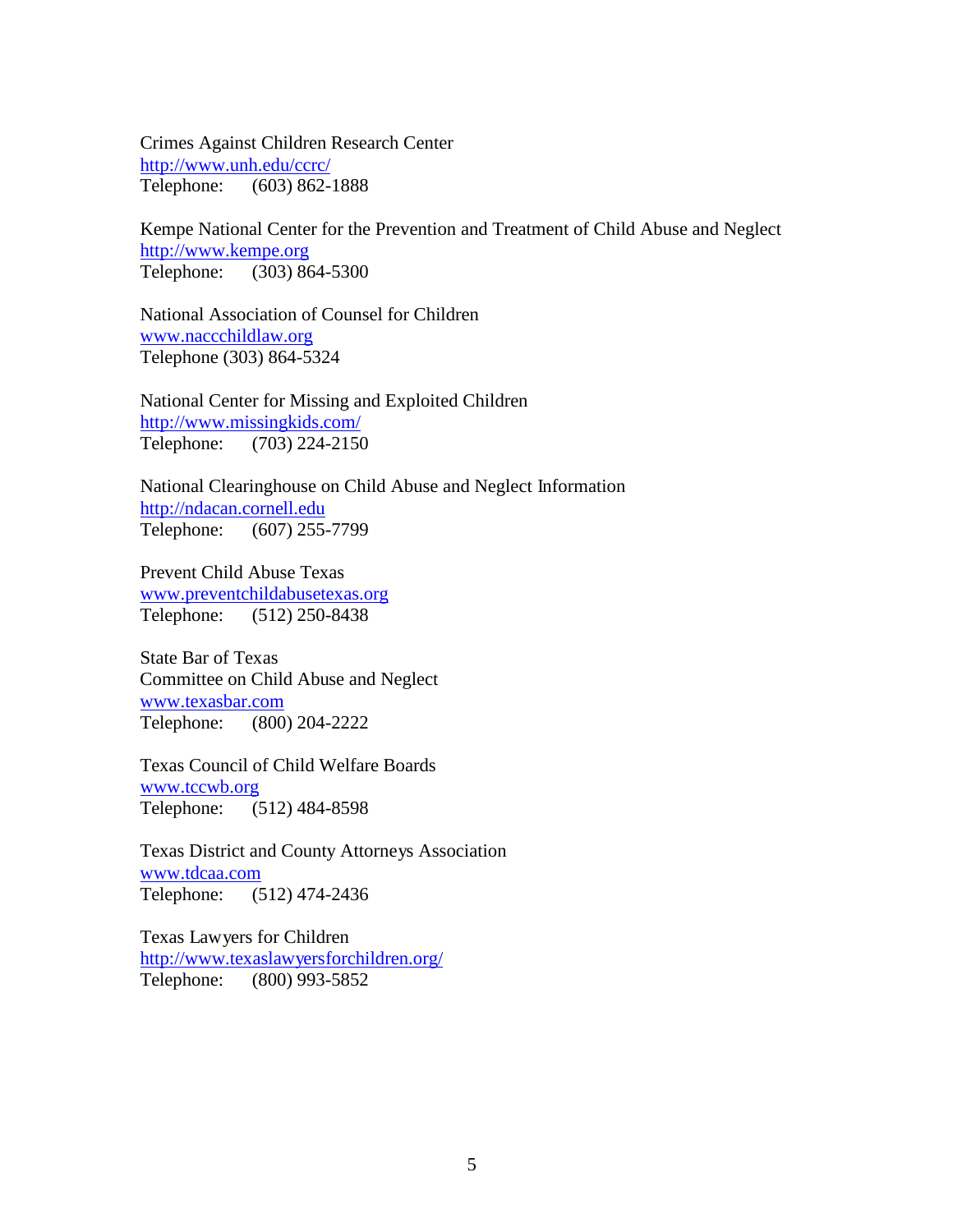## <span id="page-5-0"></span>**Child Support:**

Office of Attorney General [www.oag.state.tx.us](http://www.oag.state.tx.us/) Telephone: (800) 252-8014

# <span id="page-5-1"></span>**County and District Attorneys:**

Texas District and County Attorney's Association <http://www.tdcaa.com/> Telephone: (512) 474-2436

## <span id="page-5-2"></span>**Court Appointed Special Advocates:**

National CASA [www.nationalcasa.org](http://www.nationalcasa.org/) Telephone: (800) 628-3233

Texas CASA <http://www.texascasa.org/> Telephone: (877) 894-2272

## <span id="page-5-3"></span>**Crime Victim's Compensation:**

Office of Attorney General <https://www.texasattorneygeneral.gov/cvs/crime-victims-compensation> Telephone: (800) 983-9933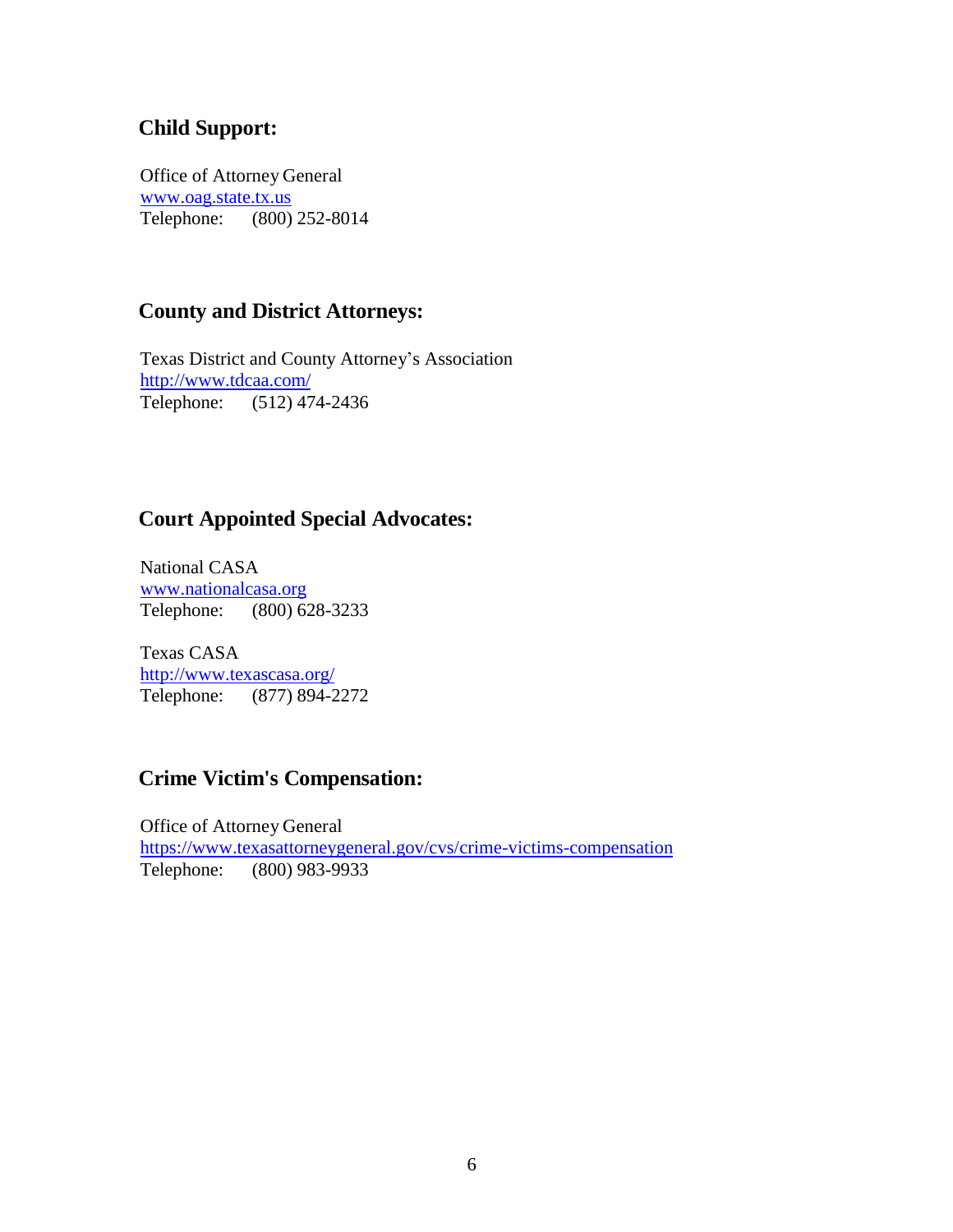# <span id="page-6-0"></span>**DFPS Attorney Subject Matter Expertise List 2018**

| Subject:                                                                                                               | <b>Attorney Contact:</b>                                                                                                                                                                                                                                    |
|------------------------------------------------------------------------------------------------------------------------|-------------------------------------------------------------------------------------------------------------------------------------------------------------------------------------------------------------------------------------------------------------|
| Adoption Assistance (AA) and Permanency Care Assistance (PCA) agreed orders<br>and administrative appeals              | Quyona Gregg (Quyona.Gregg@dfps.state.tx.us),<br>Denise Brady (Denise.Brady@dfps.state.tx.us), Sophia<br>Karimjee (Sophia.Karimjee@dfps.state.tx.us), Laurel<br>Parke (Laurel.Parke@dfps.state.tx.us), Caroline Carow<br>(Caroline.Carow2@dfps.state.tx.us) |
| <b>Adult Protective Services issues</b>                                                                                | Lauren Villa (Lauren. Villa@dfps.state.tx.us), Kathy<br>(KATHLEEN.PHILLIPS@dfps.state.tx.us)<br><b>Phillips</b>                                                                                                                                             |
| Alternative Response                                                                                                   | Sophia Karimjee (Sophia.Karimjee@dfps.state.tx.us)                                                                                                                                                                                                          |
| CASA (Including IMPACT "Case Connection" access issues, MOU)<br>Child-care licensing issues and standards              | Denise Brady (Denise.Brady@dfps.state.tx.us)<br>email DFPS Licensing Legal Services at<br>LLSRV@dfps.state.tx.us                                                                                                                                            |
| Children's money issues: Social security benefits including SAPCR court order (re<br>use of children's money);         | Quyona Gregg (Quyona.Gregg@dfps.state.tx.us), Anna<br>Ford (Anna.Ford@dfps.state.tx.us), John Adamo<br>(John.Adamo@dfps.state.tx.us), Dewey Britt<br>(Dewey.Britt@dfps.state.tx.us)                                                                         |
| Confidentiality--APS                                                                                                   | Anna Ford (Anna.Ford@dfps.state.tx.us), Lauren Villa<br>(Lauren.Villa@dfps.state.tx.us),                                                                                                                                                                    |
| Confidentiality--CPS                                                                                                   | Anna Ford (Anna.Ford@dfps.state.tx.us), Denise Brady<br>(Denise.Brady@dfps.state.tx.us)                                                                                                                                                                     |
| Criminal and abuse/neglect background checks                                                                           | John Adamo (John.Adamo@dfps.state.tx.us), Laurel<br>Parke (Laurel.Parke@dfps.state.tx.us)                                                                                                                                                                   |
| Education (including special ed/IDEA, ECI, FERPA, Fostering Connections<br>provisions, McKinney-Vento Act re homeless) | Denise Brady (Denise.Brady@dfps.state.tx.us)                                                                                                                                                                                                                |
| <b>Extended Foster Care</b>                                                                                            | Quyona Gregg (Quyona.Gregg@dfps.state.tx.us)                                                                                                                                                                                                                |
| ICPC (Interstate Compact on the Placement of Children)                                                                 | Sophia Karimjee (Sophia.Karimjee@dfps.state.tx.us),<br>Pam Kemp (Pamela.Kemp@dfps.state.tx.us)                                                                                                                                                              |
| ICWA (Indian Child Welfare Act)                                                                                        | Pam Kemp (Pamela.Kemp@dfps.state.tx.us), Sophia<br>Karimjee (Sophia.Karimjee@dfps.state.tx.us)                                                                                                                                                              |
| Immigration (children and in general)                                                                                  | Pam Kemp (Pamela.Kemp@dfps.state.tx.us), Caroline<br>Carow (Caroline.Carow2@dfps.state.tx.us)                                                                                                                                                               |
| International issues                                                                                                   | Pam Kemp (Pamela.Kemp@dfps.state.tx.us), Mauro<br>Valdez (Mauro.Valdez@dfps.state.tx.us)                                                                                                                                                                    |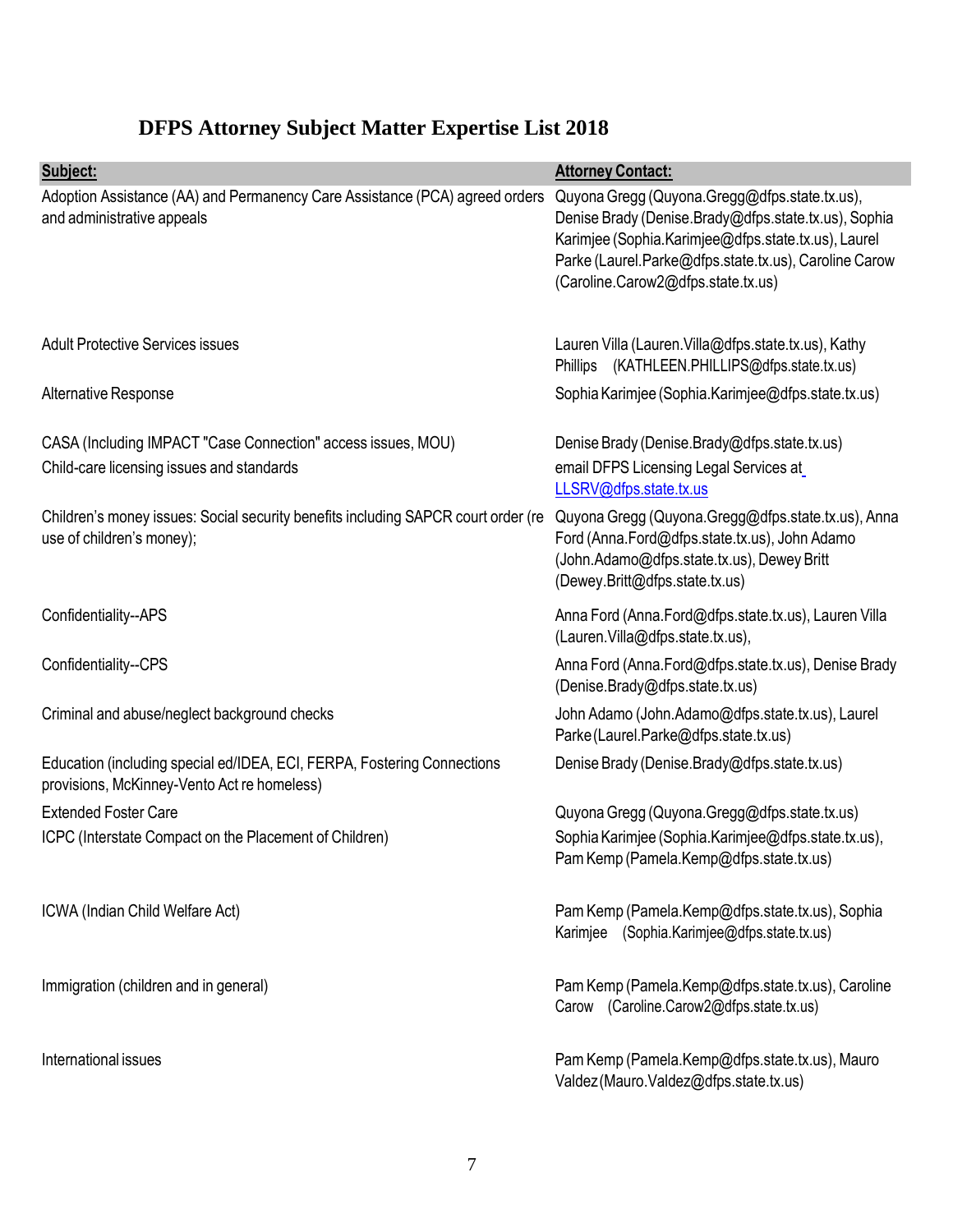| Subject:                                                                                                                       | <b>Attorney Contact:</b>                                                                                                                                        |
|--------------------------------------------------------------------------------------------------------------------------------|-----------------------------------------------------------------------------------------------------------------------------------------------------------------|
| Juvenile Justice Issues                                                                                                        | Quyona Gregg (Quyona.Gregg@dfps.state.tx.us), Anna<br>Ford (Anna.Ford@dfps.state.tx.us), Laurel Parke<br>(Laurel.Parke@dfps.state.tx.us)                        |
| Kinship/relative designated caregivers and associated programs or benefits,<br>including Permanency Care assistance Agreements | Laurel Parke (Laurel.Parke@dfps.state.tx.us)                                                                                                                    |
| Lawsuits and settlements for personal injury and wrongful death for children in<br>conservatorship                             | John Adamo (John.Adamo@dfps.state.tx.us), Anna Ford<br>(Anna.Ford@dfps.state.tx.us)                                                                             |
| Liaison with District and County Attorneys, Judiciary                                                                          | Anna Ford (Anna.Ford@dfps.state.tx.us)                                                                                                                          |
| Medicaid, including eligibility and services for children and adults                                                           | Lauren Villa (Lauren. Villa@dfps.state.tx.us), Quyona<br>Gregg (Quyona.Gregg@dfps.state.tx.us)                                                                  |
| Medical issues, including Medicaid STAR Health, Health Passport, psychotropic<br>meds, medical consent, substance abuse        | Denise Brady (Denise.Brady@dfps.state.tx.us)                                                                                                                    |
| Mental health (including involuntary commitment) and services for people with<br>Intellectual and Developmental Disabilities   | Lauren Villa (APS)(Lauren. Villa@dfps.state.tx.us),<br>Denise Brady (Denise.Brady@dfps.state.tx.us), Caroline<br>Carow (CPS) (Caroline.Carow2@dfps.state.tx.us) |
| Prevention and Early Intervention (PEI)                                                                                        | Caroline Carow (Caroline.Carow2@dfps.state.tx.us)                                                                                                               |
| Permanency Care Assistance                                                                                                     | Laurel Parke (Laurel.Parke@dfps.state.tx.us)                                                                                                                    |
| Records release                                                                                                                | Susan Tennyson, Anna Ford<br>(Anna.Ford@dfps.state.tx.us)                                                                                                       |
| Subpoena-related issues                                                                                                        | Anna Ford (Anna.Ford@dfps.state.tx.us)                                                                                                                          |
| Trafficking                                                                                                                    | Laurel Parke (CPS) (Laurel.Parke@dfps.state.tx.us)                                                                                                              |
| Trial and Appellate Practice and Procedure                                                                                     | Eric Tai (Eric.Tai@dfps.state.tx.us), Brenda<br>Kinsler Brenda.Kinsler@dfps.state.tx.us                                                                         |
| Uniform Child Custody Jurisdiction And Enforcement Act                                                                         | Pam Kemp (Pamela.Kemp@dfps.state.tx.us),<br>Sophia Karimjee (Sophia.Karimjee@dfps.state.tx.us)                                                                  |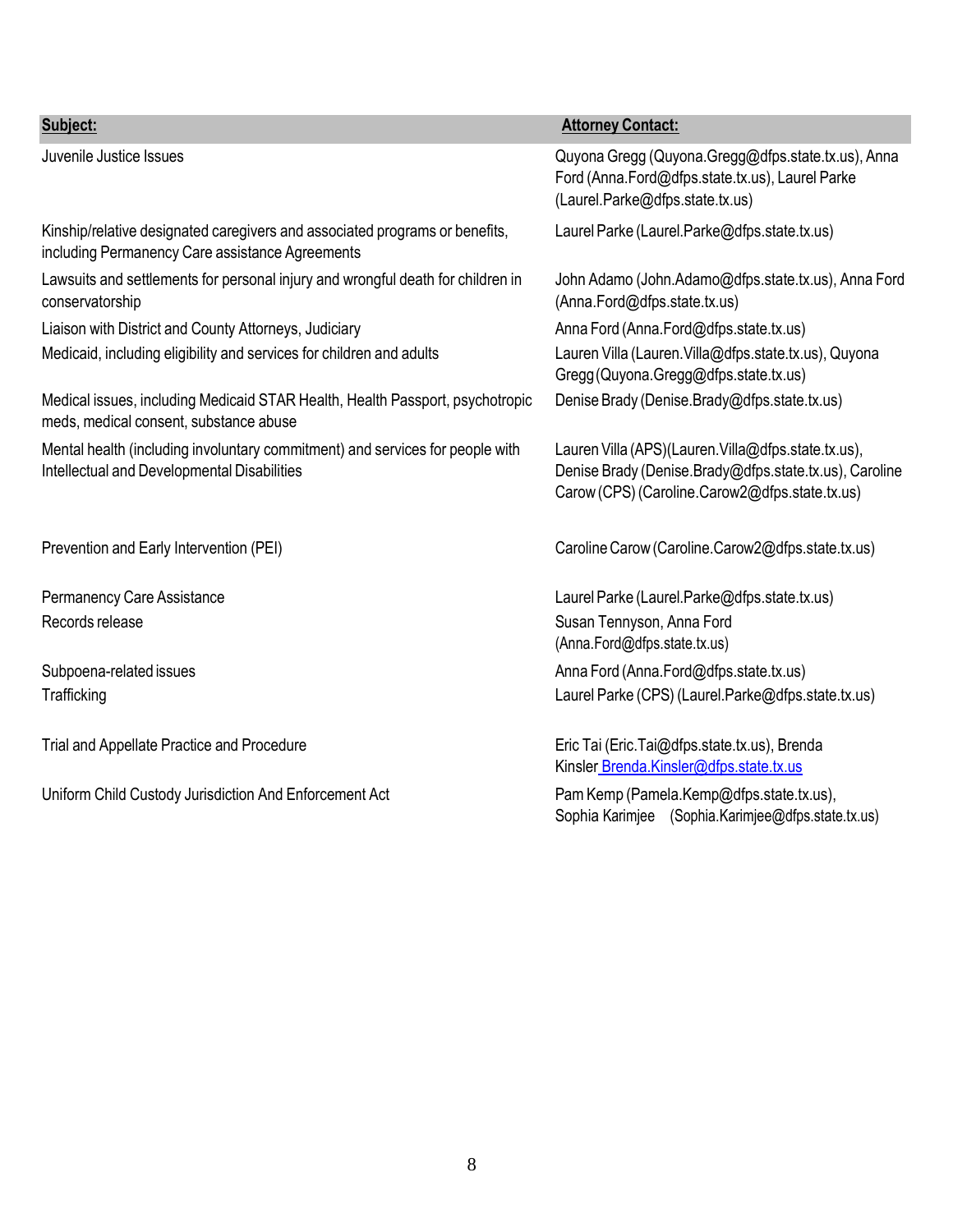#### <span id="page-8-0"></span>**Disability - Advocates & Information:**

Disability Rights Advocates (formerly Advocacy Inc.) [www.disabilityrightstx.org](http://www.disabilityrightstx.org/) Telephone: (800) 252-9108

National Dissemination Center for Children With Disabilities [https://www.nidcd.nih.gov/directory/national-dissemination-center-children-disabilities](https://www.nidcd.nih.gov/directory/national-dissemination-center-children-disabilities-nichcy)[nichcy](https://www.nidcd.nih.gov/directory/national-dissemination-center-children-disabilities-nichcy) Telephone: (800) 695-0285

#### <span id="page-8-1"></span>**Domestic Violence:**

National Center for Children Exposed to Violence <https://medicine.yale.edu/childstudy/communitypartnerships/cvtc/> Telephone: (203) 785-7047 (877) 496-2238

Texas Council on Family Violence [www.tcfv.org](http://www.tcfv.org/) Telephone: (512) 794-1133

#### <span id="page-8-2"></span>**Education:**

Disability Rights Advocates (formerly Advocacy Inc.) [www.disabilityrightstx.org](http://www.disabilityrightstx.org/) Telephone: (800) 252-9108 Formerly [www.advocacyinc.org](http://www.advocacyinc.org/)

Early Childhood Intervention <http://www.dars.state.tx.us/ecis/> Telephone: (800) 628-5115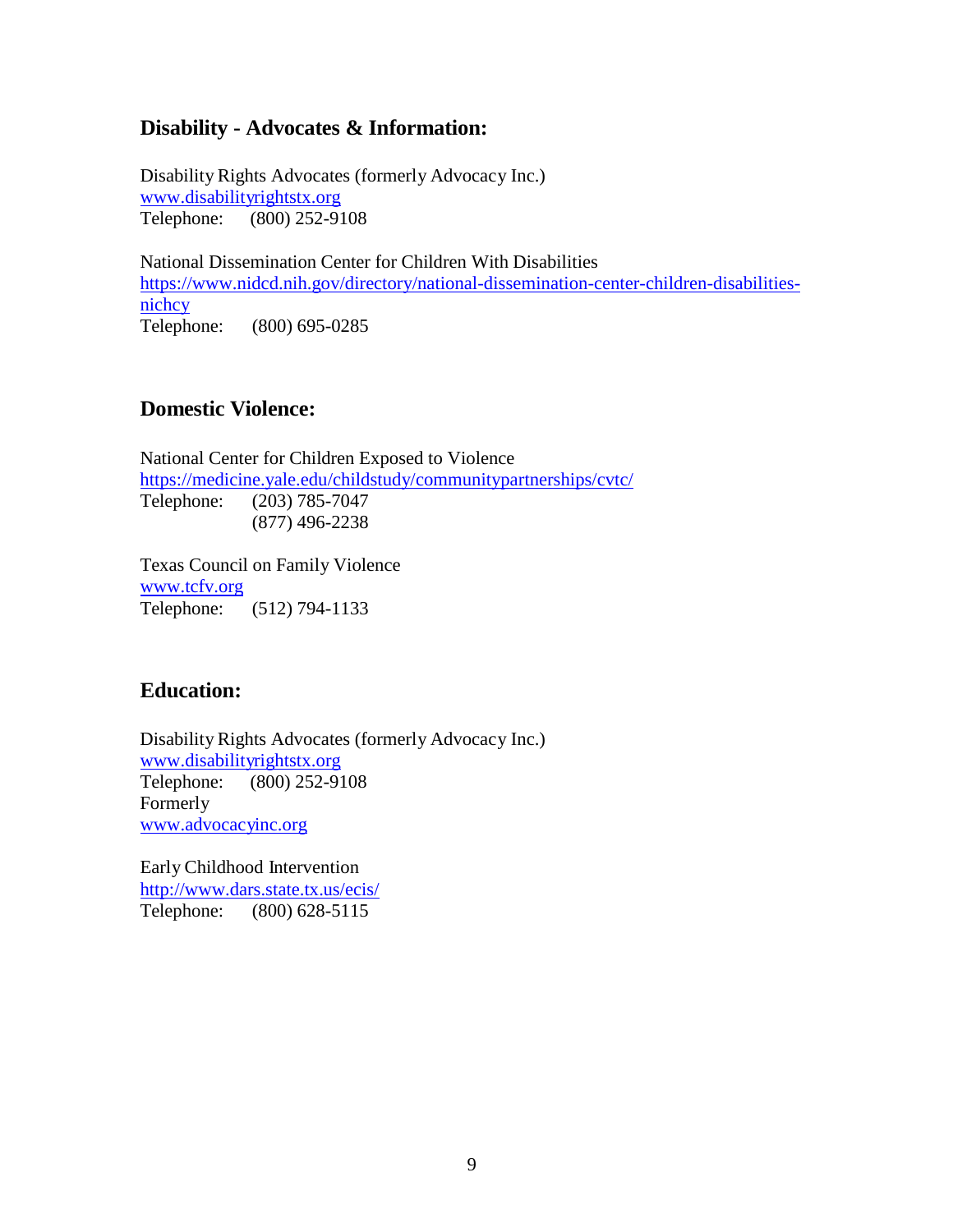Texas Education Agency Special Education Division [www.tea.state.](http://www.tea.state.tx.us/)tx.us/ (see Index for Special Education) Telephone: (512) 463-9414

Texas Homeless Education Office <http://www.utdanacenter.org/theo/> Telephone: (512) 475-8765

## <span id="page-9-0"></span>**Forensic Experts:**

American Board of Forensic Odontology (ABFO) *(forensic dentistry)* [www.abfo.org](http://www.abfo.org/) Telephone: (719) 636-1100

Child Advocacy Centers of Texas, Inc. <http://www.cactx.org/> Telephone: (512) 258-9920

Forensic Assessment Center Network (FACN) <https://www.facntx.org/Public/Default.aspx> Telephone: (888) 894-3226

International Association of Forensic Nurses [http://www.forensicnurses.org/?](http://www.forensicnurses.org/) Telephone: (410) 626-7805

Sexual Assault Prevention & Crisis Services Office of Attorney General <https://www.texasattorneygeneral.gov/cvs/sexual-assault-prevention-and-crisis-services> Telephone: (800) 983-9933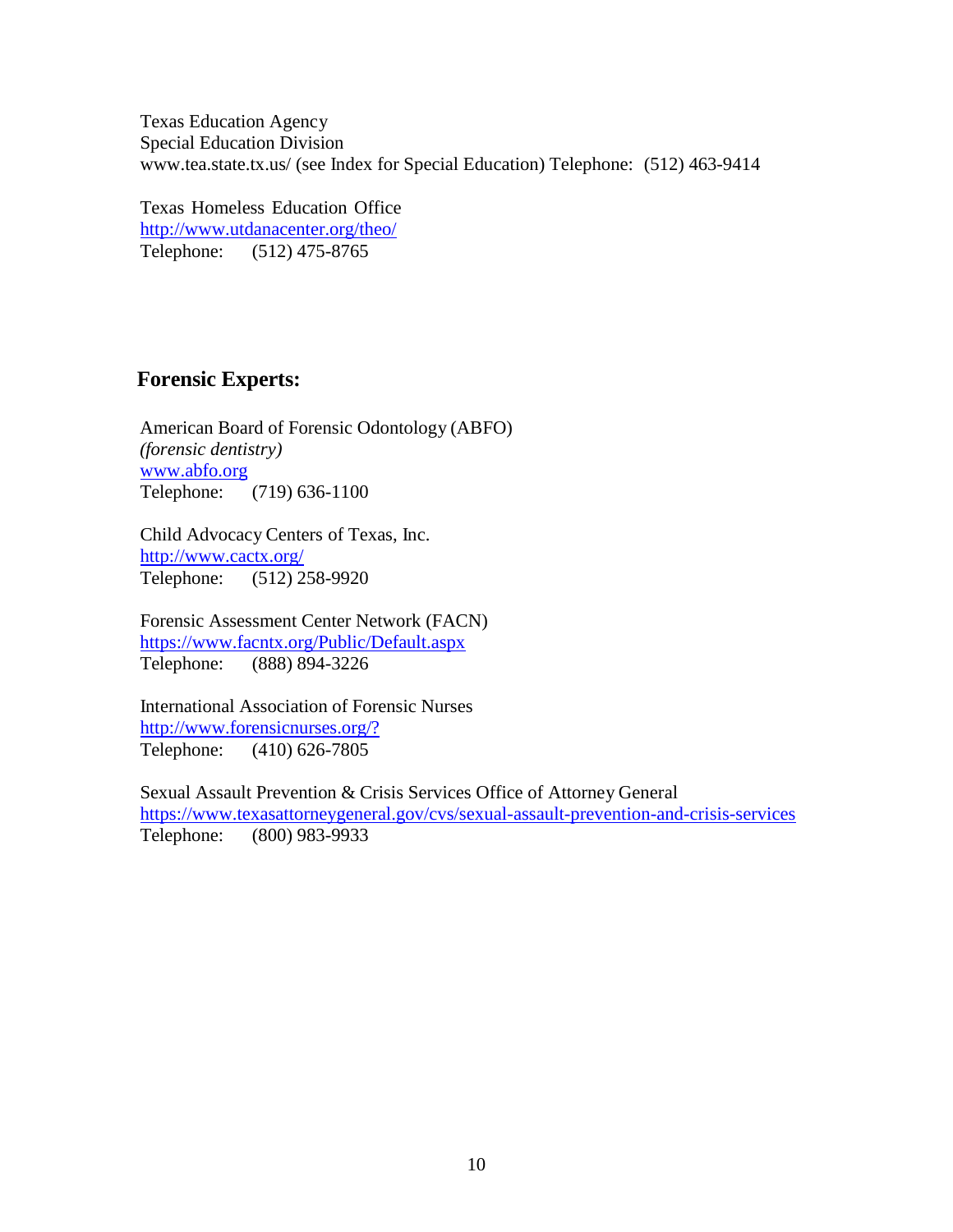#### <span id="page-10-0"></span>**Hotlines:**

National Domestic Violence Hotline <http://www.thehotline.org/> Telephone: (800) 799-7233

Texas Dept. of Family & Protective Services Abuse & Neglect [www.txabusehotline.org](http://www.txabusehotline.org/) Telephone: (800) 252-5400

Texas Runaway Hotline Telephone: (888) 580-HELP (888) 580-4357

Texas Youth & Runaway Hotline [www.dfps.state.tx.us/youth\\_hotline](http://www.dfps.state.tx.us/youth_hotline) Telephone: (800) 989-6884

#### <span id="page-10-1"></span>**Immigration & Citizenship:**

American Gateways (*ormerly Political Asylum Project of Austin)* [www.main.org/papa/](http://www.main.org/papa/) Telephone: (512) 478-0546

Catholic Charities [www.ccctx.org](http://www.ccctx.org/) (Central Texas) Telephone: (512) 651-6100 [https://ccdallas.org](https://ccdallas.org/) (Dallas) Telephone: (214) 520-6590 [www.catholiccharitiesfortworth.org \(](http://www.catholiccharitiesfortworth.org/)Fort Worth) Telephone: (817) 534-0814 [www.catholiccharities.org \(](http://www.catholiccharities.org/)Galveston) Telephone: (866) 649-5862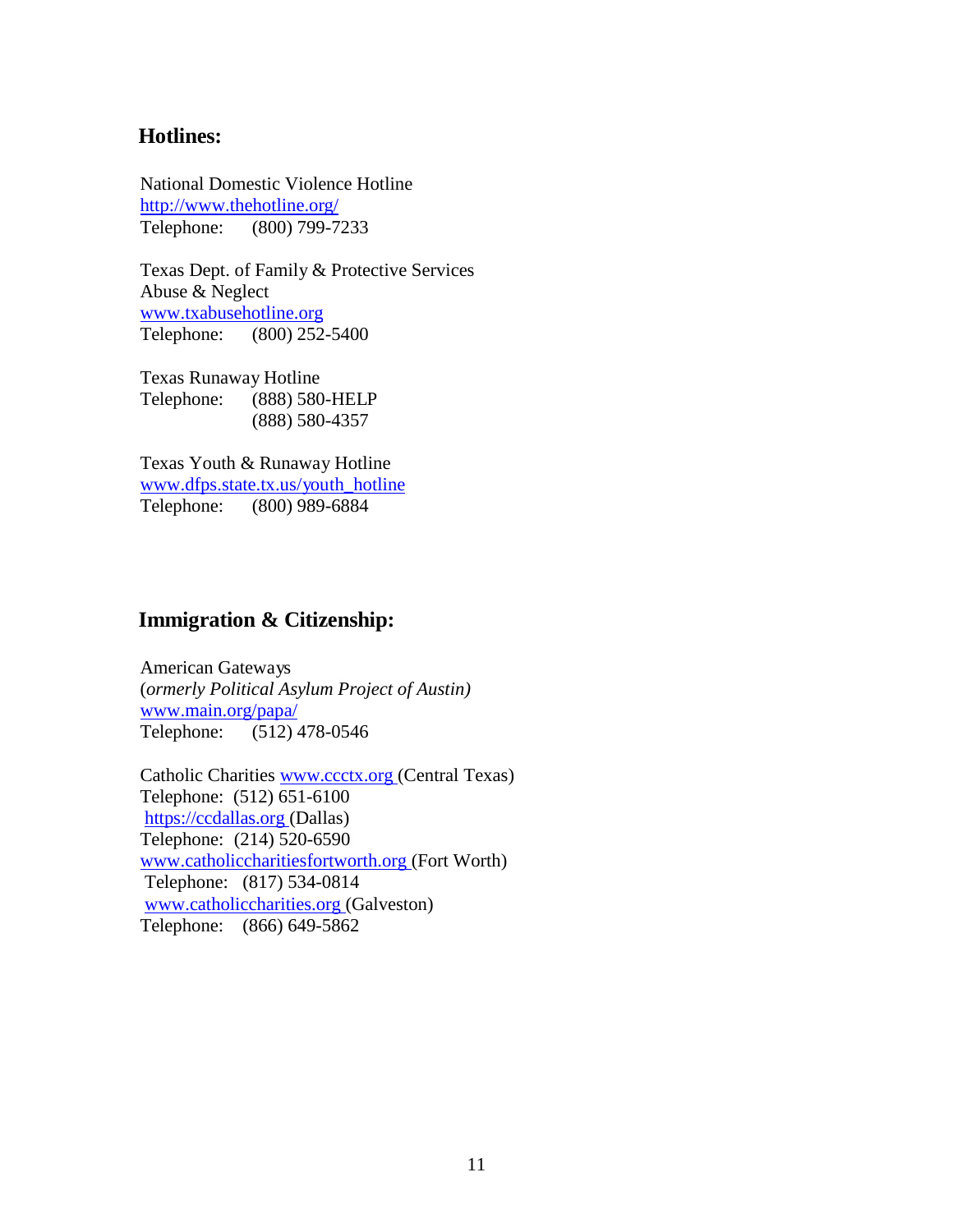Department of Homeland Security

*All immigration and border related issues formerly the responsibility of the INS are now under the authority of the Department of Homeland Security (DHS). The following divisions now handle:*

U.S. Citizenship & Immigration Services (CIS*) - immigrant services and benefits* <http://www.uscis.gov/portal/site/uscis> Telephone: (800) 375-5283

U.S. Immigration and Custom Enforcement (ICE) *- domestic investigative and enforcement* <http://www.ice.gov/> Telephone: (866-347-2423)

U.S. Customs and Border Protection (CBP**)***- border enforcement* <http://www.cbp.gov/> Telephone: (877-227-5511

Human Rights Initiative <http://www.hrionline.org/> Telephone: (214) 855-0520

Immigration Legal Resource Center *(Special Immigrant Juvenile Status and general immigration resources)* [www.ilrc.org](http://www.ilrc.org/) Telephone: (415) 255-9499

#### <span id="page-11-0"></span>**Indian Child Welfare Act:**

Bureau of Indian Affairs <http://www.bia.gov/> Telephone: (202) 208-3710

National Congress of American Indians [www.ncai.org/](http://www.ncai.org/) Telephone: (202) 466-7767

National Indian Child Welfare Association (NICWA) [www.nicwa.org](http://www.nicwa.org/) Telephone: (503) 222-4044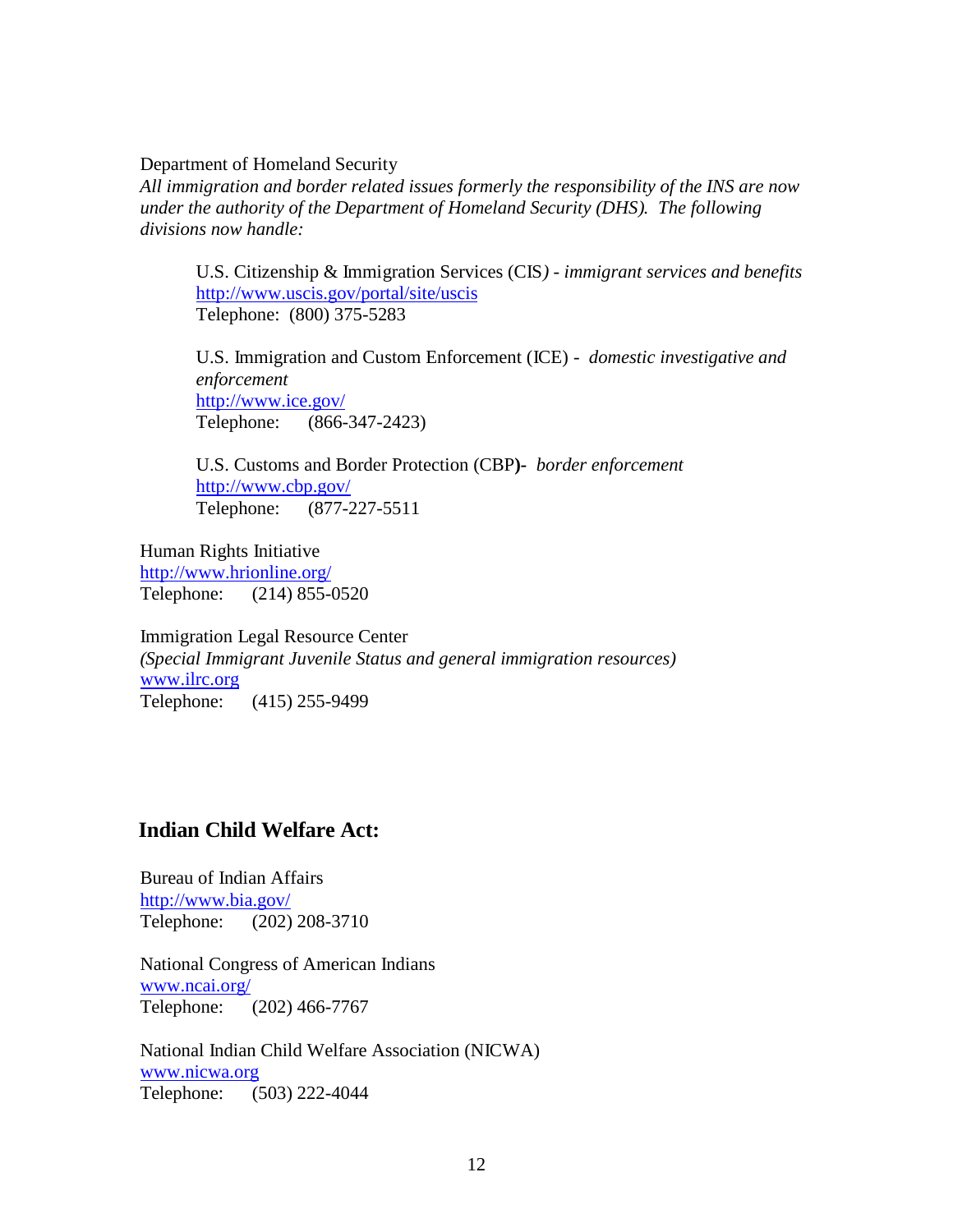### <span id="page-12-0"></span>**International:**

Hague Convention on Civil Aspects of International Child Abduction <https://www.hcch.net/en/instruments/conventions/full-text/?cid=24> Telephone: (888) 407-4747; (202) 501-4444

Hague Conference on Private International Law [www.hcch.net](http://www.hcch.net/) Telephone:

Hague Adoption Convention <http://adoption.state.gov/> Telephone: (888) 407-4747

Desarollo Integral de la Familia ("DIF") *Social services counterpart to DFPS in Mexico* <https://www.gob.mx/difnacional> Telephone: (55) 30032200

International Social Service *Resource for international home studies* [www.iss-usa.org/](http://www.iss-usa.org/) Telephone: (443) 451-1200

U.S. Department of State *International Judicial Assistance* (*country specific information regarding service of process and related issues*) [www.travel.state.gov/ \(](http://www.travel.state.gov/)Select Law & Policy, then Information for Americans Abroad, then Judicial Assistance, then choose Country Specific information) Telephone:

U.S. Department of State

*Consular Notification and Access-guidance and contact information for foreign consuls*  [http://travel.state.gov/ \(](http://travel.state.gov/)See International Travel; *select* A-Z Index, *select* Consular Notification & Access). Telephone: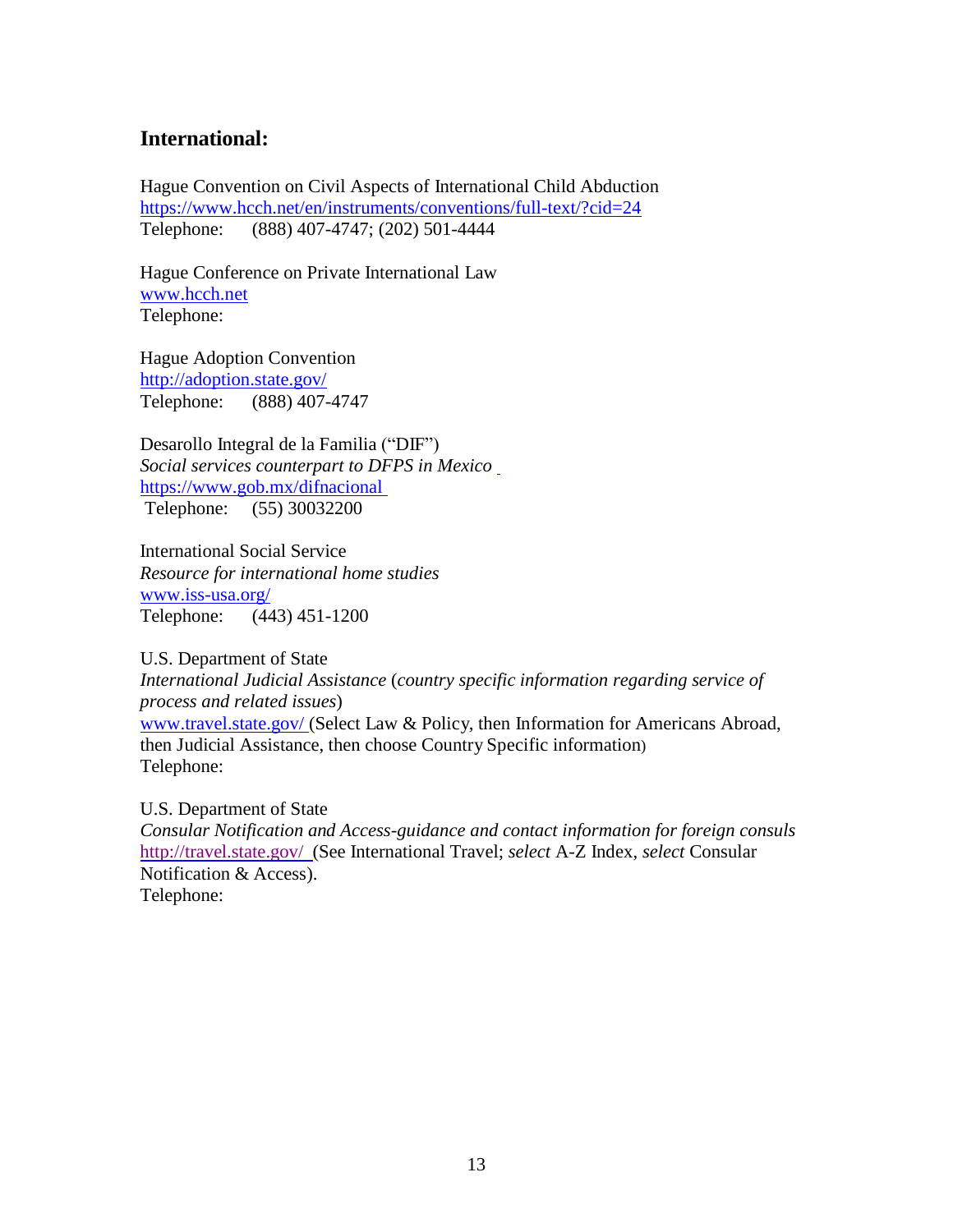# <span id="page-13-0"></span>**Interstate Compact on Placement of Children (ICPC):**

Association of Administrators of the ICPC <http://icpcstatepages.org/#?w=800> Telephone: (202) 682-0100

Texas Dept. of Family & Protective Services Texas Interstate Compact Office Attn: Deputy Compact Administrator P.O. Box 149030 MC W-223\* Austin, TX 78714-9030 [http://www.dfps.state.tx.us/Adoption\\_and\\_Foster\\_Care/About\\_TARE/Adoption/icpc.asp](http://www.dfps.state.tx.us/Adoption_and_Foster_Care/About_TARE/Adoption/icpc.asp) Telephone: (512) 438-5141

\*Express mail: Texas Interstate Compact Office Attn: Deputy Compact Administrator 701 W. 51st St. MC W-223 Austin, TX 78751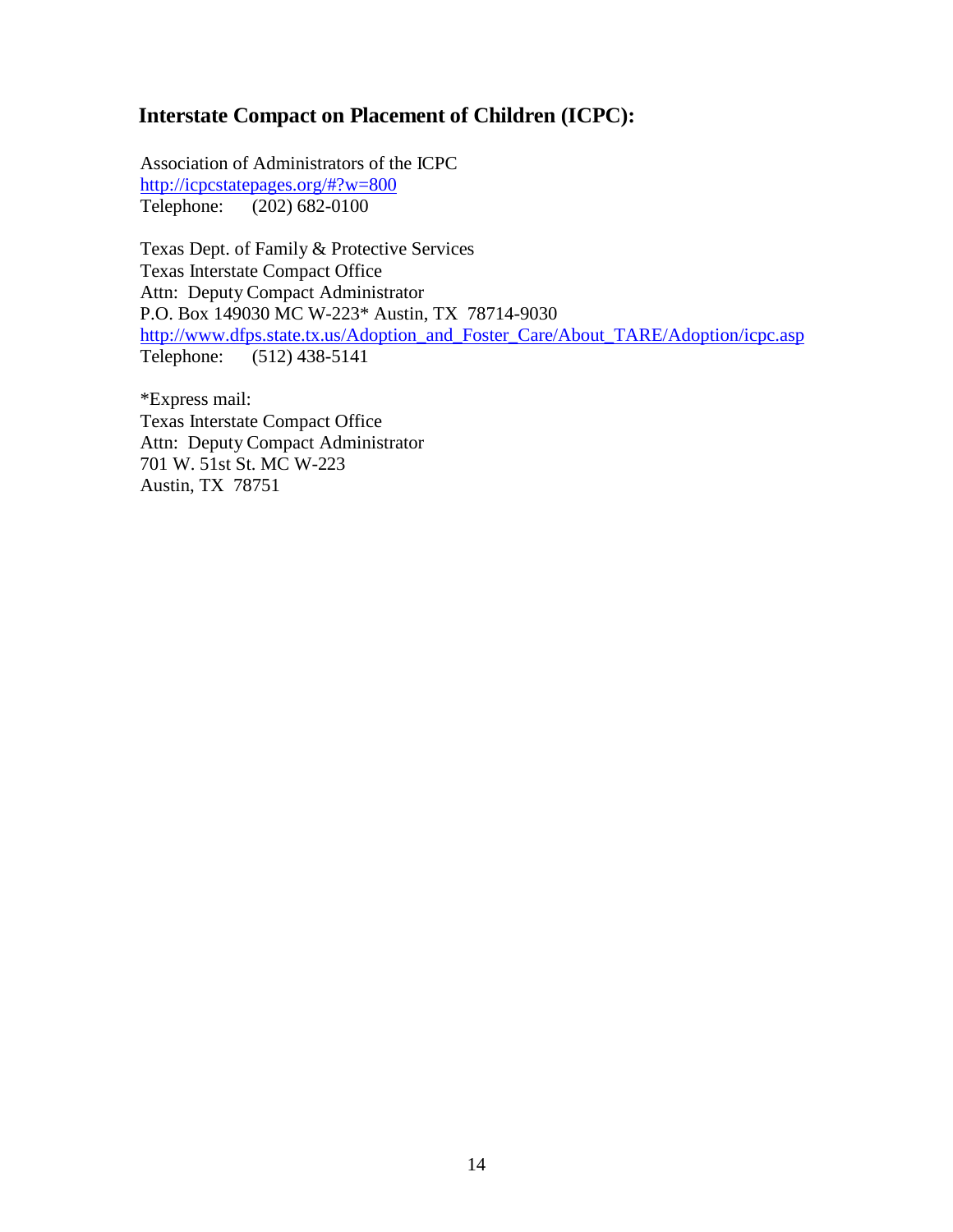#### <span id="page-14-0"></span>**Judicial:**

National Association of Drug Court Professionals <https://www.nadcp.org/> Telephone: (703) 575-9400

National CASA Judge's Page [www.nationalcasa.org/judgespage/index.htm](http://www.nationalcasa.org/judgespage/index.htm) Telephone: (800) 628-3233

National Center for State Courts <http://www.ncsc.org/> Telephone: (800) 616-6164

National Council of Juvenile & Family Court Judges [www.ncjfcj.org](http://www.ncjfcj.org/) Telephone: (775) 784-6012

Texas Center for the Judiciary <http://www.yourhonor.com/> Telephone: (888) 785 8986

## <span id="page-14-1"></span>**Legal Research**

Library of Congress <http://www.loc.gov/> Telephone: (202) 707-5000

National Conference of State Legislatures' Child Welfare Research <http://www.ncsl.org/research/human-services/child-welfare.aspx> Telephone: (202) 624-5400

Texas Legislature Online <http://www.legis.state.tx.us/> Telephone: (512) 463-1252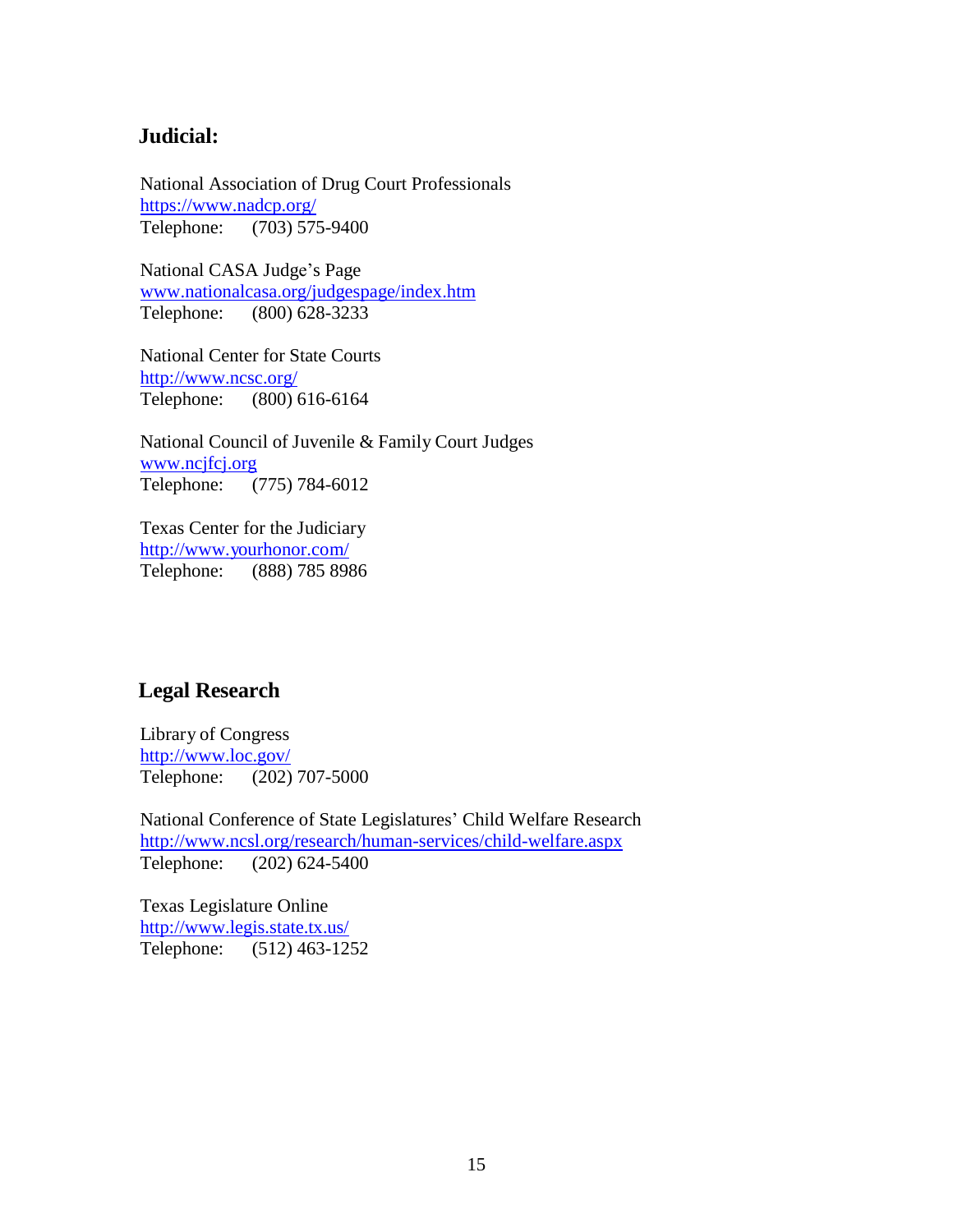## <span id="page-15-0"></span>**Medical Research:**

American Academy of Pediatrics <http://www.aap.org/> Telephone: (847) 434-4000

PubMed Central *A free digital archive provided by the U.S. National Institute of Health.* [www.pubmedcentral.nih.gov/](http://www.pubmedcentral.nih.gov/) Telephone: (888) 346-3656

# <span id="page-15-1"></span>**Mental Health:**

Nation Alliance on Mental Illness (NAMI) [http://www.nami.org](http://www.nami.org/) Telephone: (800) 950-6264

## <span id="page-15-2"></span>**Paternity:**

Texas Dept. of State Health Services Vital Statistics Unit Frequently asked questions about paternity and parentage: <http://www.dshs.state.tx.us/VS/> Telephone: (888) 963-7111

Office of Attorney General of Texas FAQ's on establishing paternity <https://www.texasattorneygeneral.gov/cs/establishing-paternity> Telephone: (800) 252-8014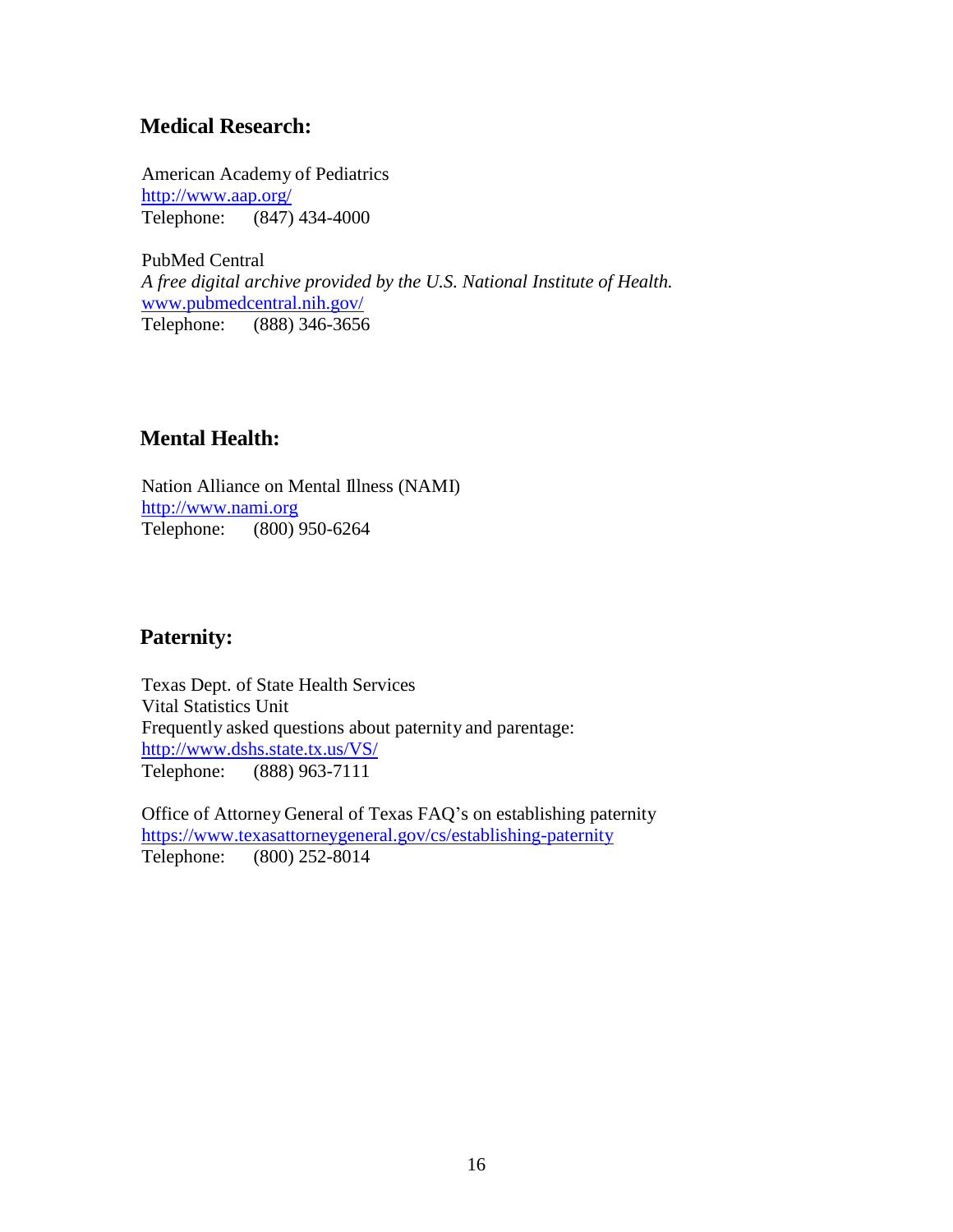## <span id="page-16-0"></span>**Permanency & Placements:**

National Council of Juvenile and Family Court Judges (NCJFCJ**)** Permanency Planning for Children Department [www.ncjfcj.org/ \(](http://www.ncjfcj.org/)See Child Abuse and Neglect- Permanency Planning) Telephone: (775) 784-6012

National Resource Center for Permanency and Family Connections <http://www.nrcpfc.org/about-us.html> Telephone: (212) 396-7640

Texas Alliance of Child and Family Services <http://www.tacfs.org/> Telephone: (512) 892-2683

Texas Foster Family Association [http://www.tffa.org](http://www.tffa.org/) Telephone: (512) 947-3367

## <span id="page-16-1"></span>**Sexual Assault:**

Sexual Assault Prevention and Crisis Services Texas Office of Attorney General <https://www.texasattorneygeneral.gov/cvs/sexual-assault-prevention-and-crisis-services> Telephone: (800) 983-9933; (512) 936-1270

## <span id="page-16-2"></span>**Social Workers:**

National Association of Social Workers (NASW) [www.socialworkers.org](http://www.socialworkers.org/) Telephone: (202) 408-8600

Texas Chapter of NASW <http://www.naswtx.org/> Telephone: (512) 474-1454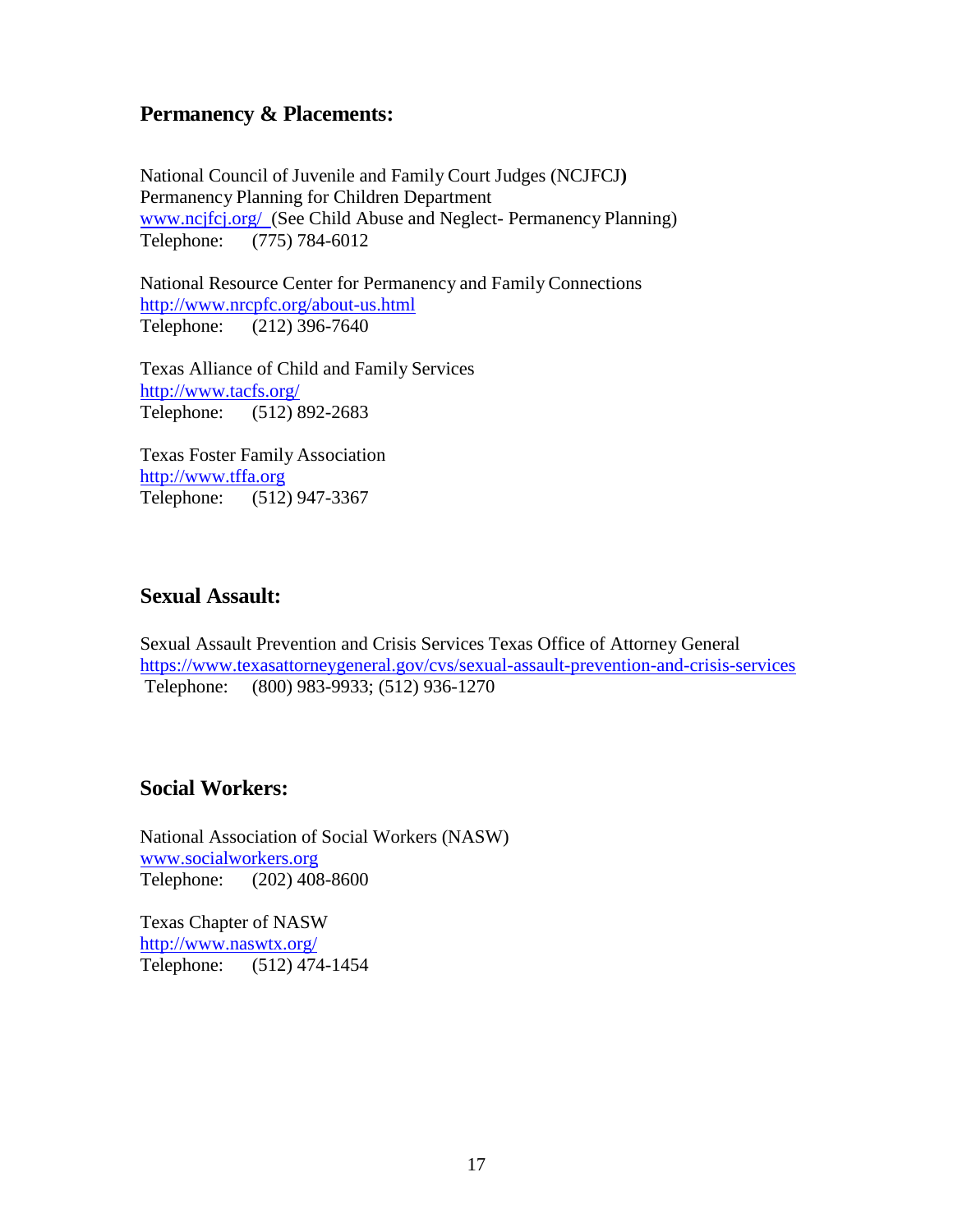National Resource Center for Child Protective Services [http://www.clarola.org/resources/item/584-national-resource-center-for-child-protective](http://www.clarola.org/resources/item/584-national-resource-center-for-child-protective-services)[services](http://www.clarola.org/resources/item/584-national-resource-center-for-child-protective-services)  Telephone: (505) 345-2444

## <span id="page-17-0"></span>**State and Federal Child Welfare Policy:**

Administration for Children and Families Children's Bureau <http://www.acf.hhs.gov/programs/cb/> Telephone: (800) 422-4453

Texas Department of Family & Protective Services [www.DFPS.state.tx.us](http://www.dfps.state.tx.us/) CPS policy, rules, resources and updates about new initiatives. Telephone: (512) 438-4800

#### <span id="page-17-1"></span>**Substance Abuse:**

National Alliance for Drug Endangered Children [www.nationaldec.org](http://www.nationaldec.org/) Telephone: (303) 413-3066; (303) 413-3064

National Center for Substance Abuse and Child Welfare <http://www.ncsacw.samhsa.gov/> Telephone: (866) 493-2758

National Clearinghouse for Alcohol and Drug Information (NCADI) (It is found under SAMHSA below) Telephone: (800) 729-6686 (This number answers SAMHSA)

Substance Abuse and Mental Health Services Administration (SAMHSA) <http://www.samhsa.gov/> Telephone: (877) 726-4727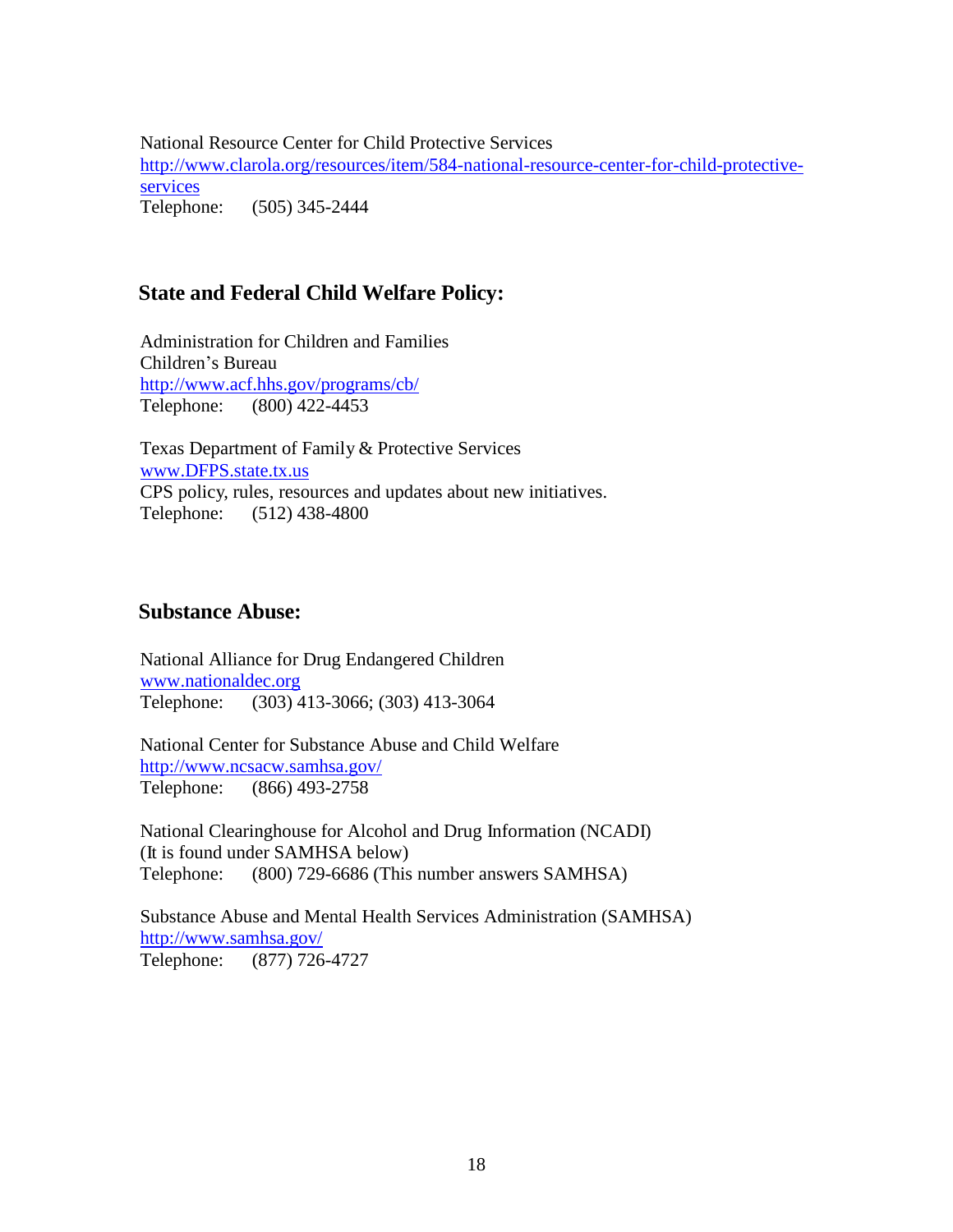# <span id="page-18-0"></span>**COMMON CHILD PROTECTIVE SERVICES ACRONYMS**

**\* indicates further information in Glossary**

| <b>AAL</b>     | <b>Attorney ad litem</b>                                                                                                                                              |        |
|----------------|-----------------------------------------------------------------------------------------------------------------------------------------------------------------------|--------|
| <b>ACYF</b>    | <b>Administration of Children, Youth and Families-</b><br><b>Division of US Health and Human Services</b>                                                             |        |
| <b>AOP</b>     | <b>Acknowledgement of Paternity</b>                                                                                                                                   |        |
| <b>BIA</b>     | <b>Bureau of Indian Affairs</b>                                                                                                                                       |        |
| <b>BVS/VSU</b> | <b>Bureau of Vital Statistics (Vital Statistics Unit)</b>                                                                                                             |        |
| <b>CAC</b>     | <b>Child Advocacy Center</b>                                                                                                                                          | $\ast$ |
| <b>CASA</b>    | <b>Court Appointed Special Advocate</b>                                                                                                                               | $\ast$ |
| <b>CCEJ</b>    | <b>Court of Continuing and Exclusive Jurisdiction</b>                                                                                                                 | $\ast$ |
| <b>CFRC</b>    | <b>Child Fatality Review Committee</b>                                                                                                                                | $\ast$ |
| <b>CPS</b>     | <b>Child Protective Services</b>                                                                                                                                      |        |
| <b>CPS HB</b>  | <b>Child Protective Services Handbook</b>                                                                                                                             |        |
| <b>CWB</b>     | <b>Child Welfare Board</b>                                                                                                                                            | $\ast$ |
| <b>DADS</b>    | <b>Texas Department of Aging and Disability</b><br><b>Services (formerly Texas Department of Human</b><br>Services and the mental retardation part of<br><b>MHMR)</b> |        |
| <b>DEIC</b>    | <b>Designated Emergency Infant Care (Baby Moses)</b><br><b>Locations</b> )                                                                                            |        |
| <b>DFPS</b>    | <b>Department of Family and Protective Services</b>                                                                                                                   |        |
| <b>DNR</b>     | Do not resuscitate order                                                                                                                                              |        |
| <b>DSHS</b>    | <b>Texas Department of State Health Services</b><br>(formerly Texas Department of Health and the<br>mental health part of MHMR)                                       |        |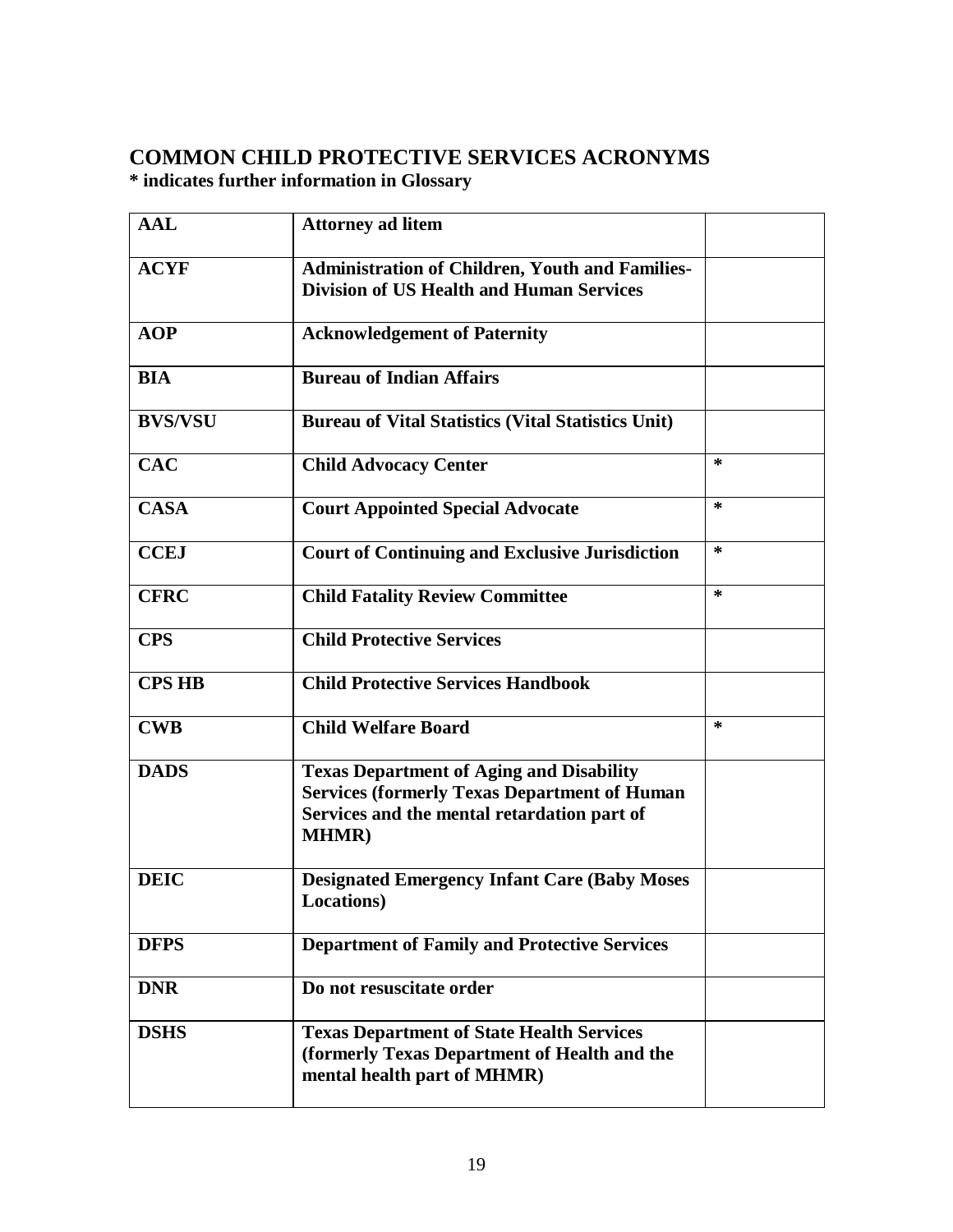| <b>DIF</b>       | Desarollo Integral de la Familia                                                                     | $\ast$    |
|------------------|------------------------------------------------------------------------------------------------------|-----------|
| <b>DSM-IV</b>    | <b>Diagnostic and Statistical Manual of Mental</b><br><b>Disorders</b>                               | $\ast$    |
| <b>FBSS</b>      | <b>Family Based Safety Services</b>                                                                  | ∗         |
| <b>FAS</b>       | <b>Fetal Alcohol Syndrome</b>                                                                        | $\ast$    |
| <b>GAL</b>       | <b>Guardian ad Litem</b>                                                                             |           |
| <b>HSEGH</b>     | <b>Health, Social, Educational and Genetic History</b>                                               | $\ast$    |
| <b>HHS</b>       | <b>Health and Human Services</b>                                                                     |           |
| <b>HHSC</b>      | <b>Texas Health and Human Services Commission</b><br>(umbrella agency over DFPS)                     |           |
| <b>ICAMA</b>     | <b>Interstate Compact on Adoption &amp; Medical</b><br><b>Assistance</b>                             | ∗         |
| <b>ICARA</b>     | <b>International Child Abduction Remedies Act</b>                                                    | $\ast$    |
| <b>ICWA</b>      | <b>Indian Child Welfare Act</b>                                                                      | ∗         |
| <b>ICPC</b>      | <b>Interstate Compact for Placement of Children</b>                                                  | $\ast$    |
| $IV-B$<br>$IV-E$ | Titles IV B and E of the Social Security Act                                                         | * see SSA |
| <b>MEPA-IEP</b>  | Multi-ethnic Placement Act, as amended by the<br><b>Interethnic Adoption Act</b>                     | $\ast$    |
| <b>MHMR</b>      | <b>Former Texas Department of Mental Health and</b><br><b>Mental Retardation (see DADS and DSHS)</b> |           |
| <b>NCIC</b>      | <b>National Crime Identification Center</b><br>(source of criminal background checks)                |           |
| <b>OAG</b>       | <b>Office of Attorney General</b>                                                                    |           |
| <b>PAL</b>       | <b>Preparation for Adult Living</b>                                                                  |           |
| <b>PKPA</b>      | <b>Parental Kidnapping Prevention Act</b>                                                            | $\ast$    |
| <b>PMC</b>       | <b>Permanent Managing Conservatorship</b>                                                            |           |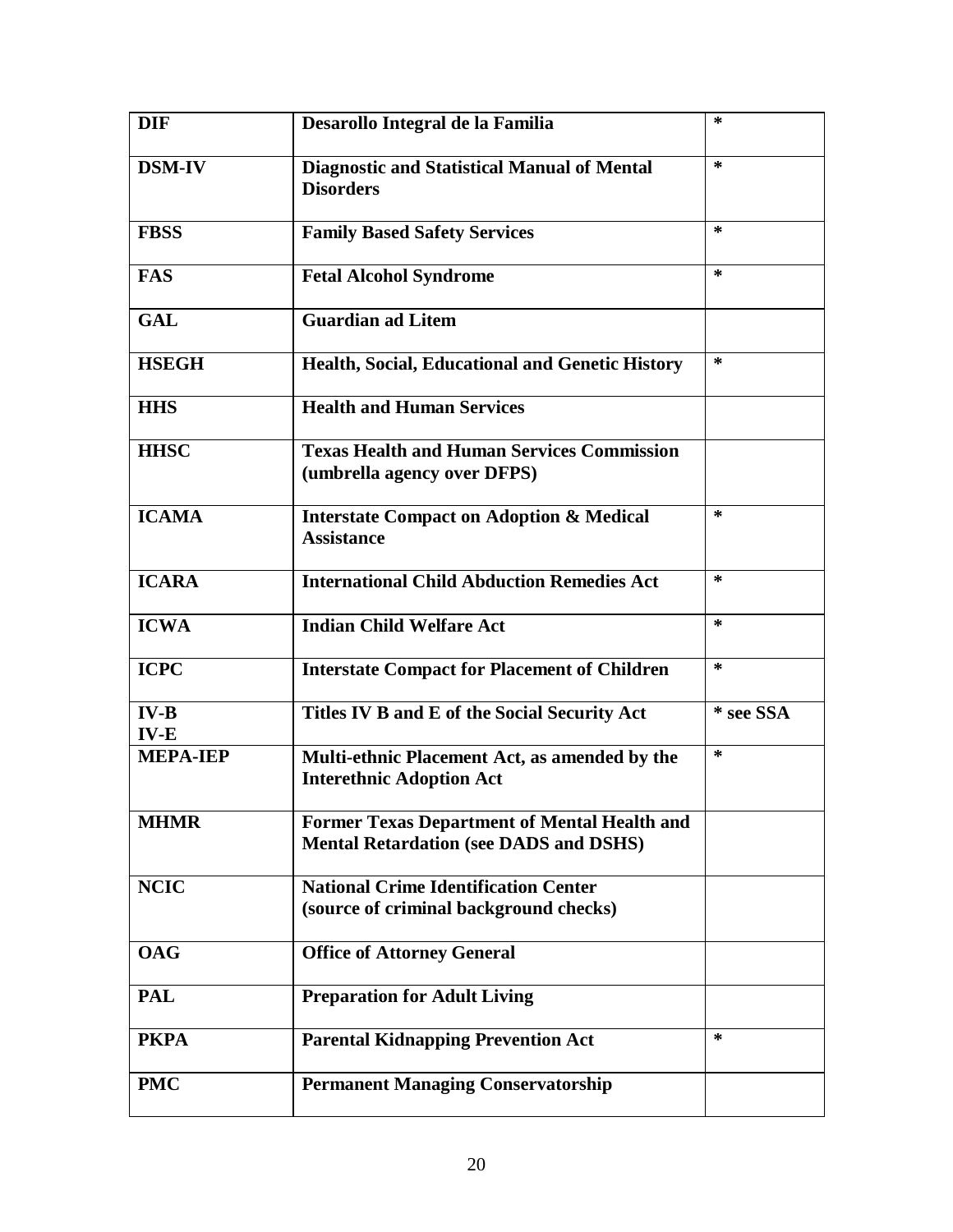| <b>RSDI</b>       | <b>Retirement, Survivor and Disability Insurance</b> |           |
|-------------------|------------------------------------------------------|-----------|
|                   | (Social Security benefit)                            |           |
| <b>SCRA</b>       | <b>Servicemember's Civil Relief Act</b>              | $\ast$    |
| <b>SANE</b>       | <b>Sexual Assault Nurse Examiner</b>                 | $\ast$    |
| <b>SAPCR</b>      | <b>Suit Affecting the Parent-Child Relationship</b>  |           |
| <b>SSI</b>        | <b>Supplemental Security Income (Social Security</b> |           |
|                   | benefit for a disabled person)                       |           |
| <b>SIJS</b>       | <b>Special Immigrant Juvenile Status</b>             | $\ast$    |
| <b>SWI</b>        | <b>Statewide Intake</b>                              | $\star$   |
| <b>TAC</b>        | <b>Texas Administrative Code</b>                     |           |
| <b>Title IV-E</b> | Title IV-E of the Social Security Act                | * see SSA |
| <b>UCCJEA</b>     | <b>Uniform Child Custody Jurisdiction</b>            | $\ast$    |
|                   | <b>Enforcement Act</b>                               |           |
| <b>YFT</b>        | <b>Youth For Tomorrow</b>                            | $\ast$    |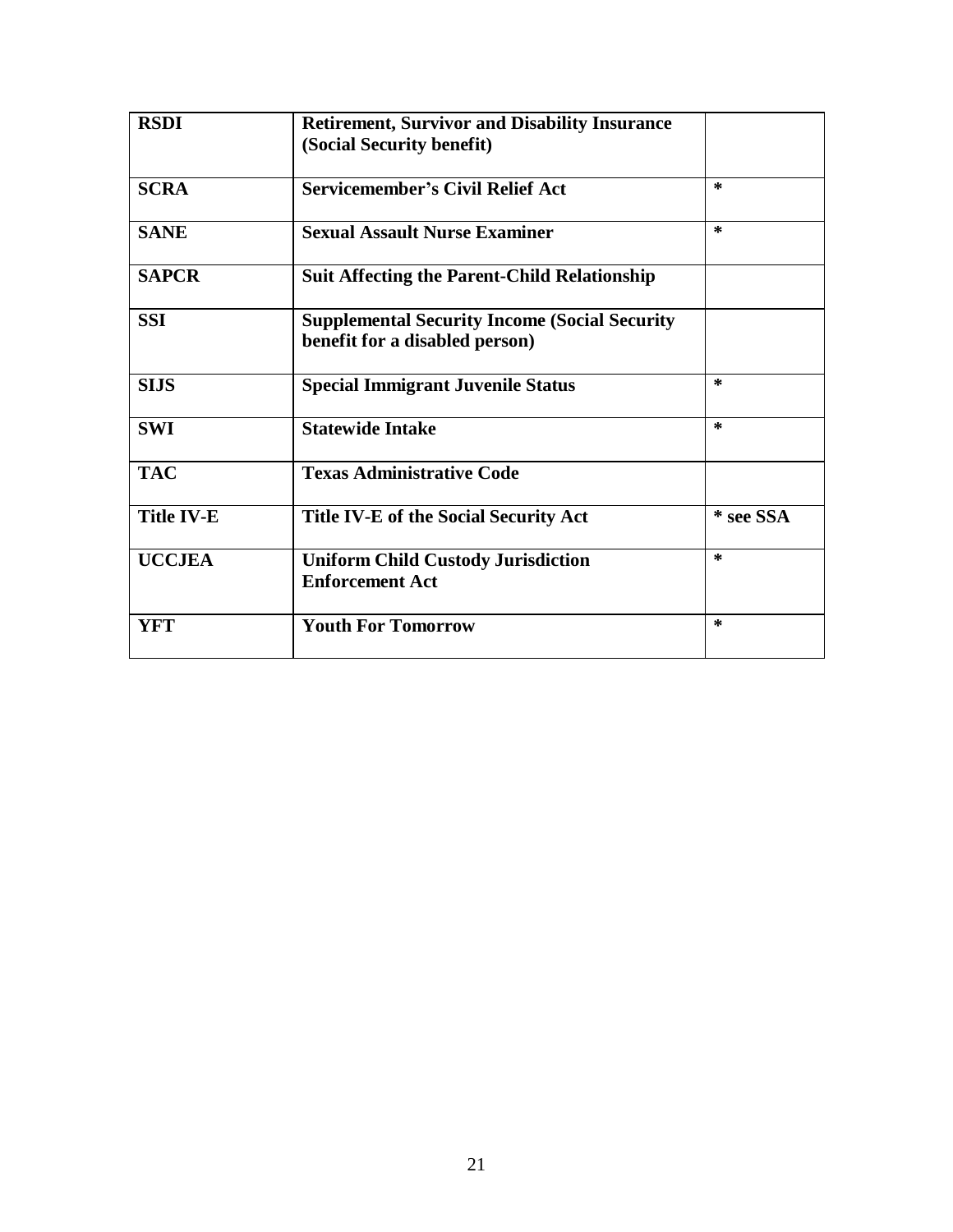## <span id="page-21-0"></span>**GLOSSARY OF TERMS FOR CHILD WELFARE ATTORNEYS**

**Adoption assistance agreement** A written agreement between DFPS and adoptive parents that provides for payment, services or assistance to adoptive parents for eligible adopted children with special needs. TEX. FAM. CODE §162.301 (1); 40 TAC §801 et seq.

**Americans with Disabilities Act ("ADA")** A federal law which gives persons with disabilities civil rights protection against discrimination. For the CPS population, the law is most commonly used as a tool to advocate for children with special education needs. For more information, see Advocacy Inc., [www.advocacyinc.org o](http://www.advocacyinc.org/)r [www.ada.gov.](http://www.ada.gov/)

**Baby Moses law** The popular name given to a law that permits leaving an infant in a statutorily designated location without being investigated for child abuse. The purpose is to encourage safe delivery of an infant that might otherwise be abandoned in a dumpster or other dangerous circumstance. Special procedures regarding confidentiality, notice and termination of parental rights apply in these cases. See Practice Guide, SECTION 9, SPECIAL ISSUES, Baby Moses.

**Background checks** CPS checks both the criminal and child abuse and neglect history of parents, caretakers and other persons residing with a child**.** The type of check performed and the impact of any findings varies depending on the type of proposed placement. See Practice Guide, SECTION 9, SPECIAL ISSUES, Laws Concerning Placements.

**Battered-child syndrome** A term coined in 1962 by Dr. Henry Kempe, a pioneer in the field of child welfare advocacy to describe medical findings indicative of child abuse. "The battered-child syndrome, a clinical condition in young children who have received serious physical abuse, is a frequent cause of permanent injury or death. The syndrome should be considered in any child exhibiting evidence of fracture of any bone, subdural hematoma, failure to thrive, soft tissue swellings or skin bruising, in any child who dies suddenly, or where the degree and type of injury is at variance with the history given regarding the occurrence of the trauma. Psychiatric factors are probably of prime importance in the pathogenesis of the disorder, but knowledge of these factors is limited. Physicians have a duty and responsibility to the child to require a full evaluation of the problem and to guarantee that no expected repetition of the trauma will be permitted to occur." Kempe, Silverman, Steele, Droegemueller & Silver, The Battered-Child Syndrome, 181 JAMA 17 (July 7, 1962) See In *re J.L.S.,* 793 S.W. 2d 79, 80 (Tex. App.- -Corpus Christi, 1990, no pet.); *U.S. v. Bowers*, 660 F. 2d 527, (5th Cir. 1981).

**Child Abuse Registry** A confidential repository of child abuse and neglect findings maintained by DFPS which can be searched by authorized persons to determine what, if any, child abuse and neglect history an individual has. TEX. FAM. CODE §261.002.

**Child Advocacy Center ("CAC")** A multi-disciplinary center covering a specific geographic area (county or counties) designed to improve the quality of child abuse or neglect investigations in a child sensitive environment. A CAC uses trained forensic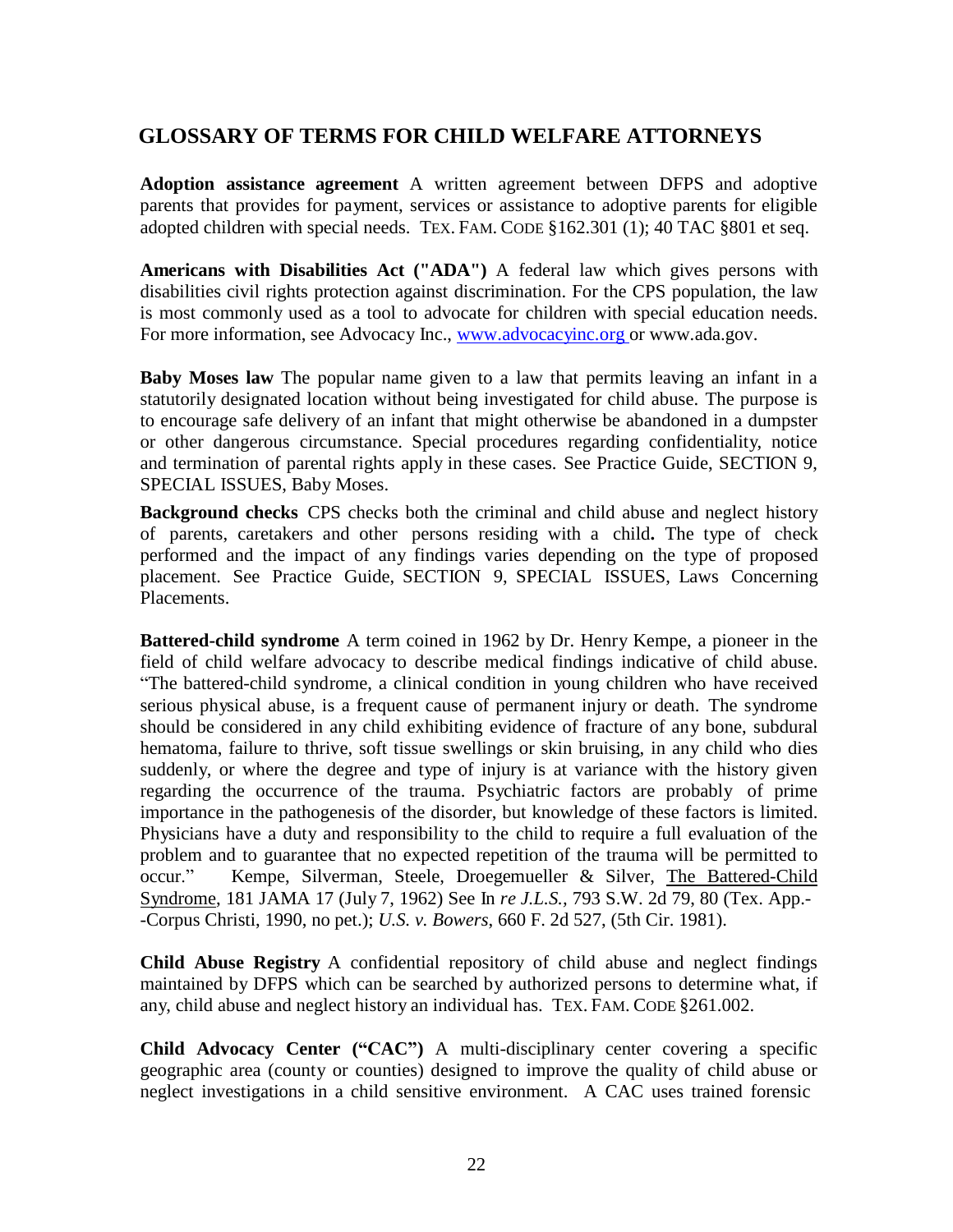interviewers to minimize the trauma to a child while meeting the needs of CPS, law enforcement and prosecutors and works to promote collaboration between medical, law enforcement, social work, legal and other child welfare professionals. TEX. FAM. CODE §264.401

**Child Fatality Review Committee (CFRC)** A statewide multidisciplinary committee designed to review child deaths to identify procedures to avoid preventable deaths and to promote awareness of these issues. Mandatory board members include individuals from the Department of State Health Services, law enforcement, DFPS, medical examiners and other health professionals. The CFRC is not limited to child deaths attributed to abuse or neglect, but includes accidents, illnesses and deaths of unknown causes. TEX. FAM. CODE §§ 264.501-264.514.

**Child Welfare Board (CWB)** A board that may be appointed by a commissioner's court to augment services for abused or neglected children in a county. TEX. FAM. CODE  $§$  264.005.

#### **Citizenship & Immigration Status**

(Note: Although no longer favored in common usage, "alien" is the term used in federal law to denote a person who is not a U.S. citizen.)

**U. S. citizen:** A person who is either born in the U.S. (or in some cases born abroad to a U.S. citizen parent) or who becomes a citizen through the naturalization process.

**Permanent resident: (**A.K.A**.** "lawful permanent resident") A person who has received an Alien Registration Receipt Card (commonly known as a "green card") which entitles the person to live and work in the U.S. permanently (barring certain criminal or other misconduct). After being a permanent resident for five years (or three in some instances), at age 18 a permanent resident who is otherwise eligible can apply to become a naturalized U. S. citizen.

**Qualified alien** This is a federal law term for persons who are eligible for certain public benefits. All permanent residents are qualified aliens, as are certain other categories of immigrants, including refugees, persons granted asylum, and a long list of others. See 8 U.S.C. §1641(b). Some persons, such as tourists, persons admitted on student or temporary work visas, are lawfully present in the U.S., but are not "qualified aliens."

**Special Immigrant Juvenile Status (SIJS)** This federal law allows an eligible undocumented foster child who is unable to reunify with one or both parents to obtain Permanent Resident status by applying for SIJS. See Practice Guide, SECTION 9 SPECIAL ISSUES, Citizenship & Immigration Status.

**Undocumented person**: A person who is not a U.S. citizen and is in the U.S. without authorization of U.S. Citizenship & Immigration Services. This term is commonly used to refer to a person who entered the U.S. illegally or who entered legally on a time limited visa which expired.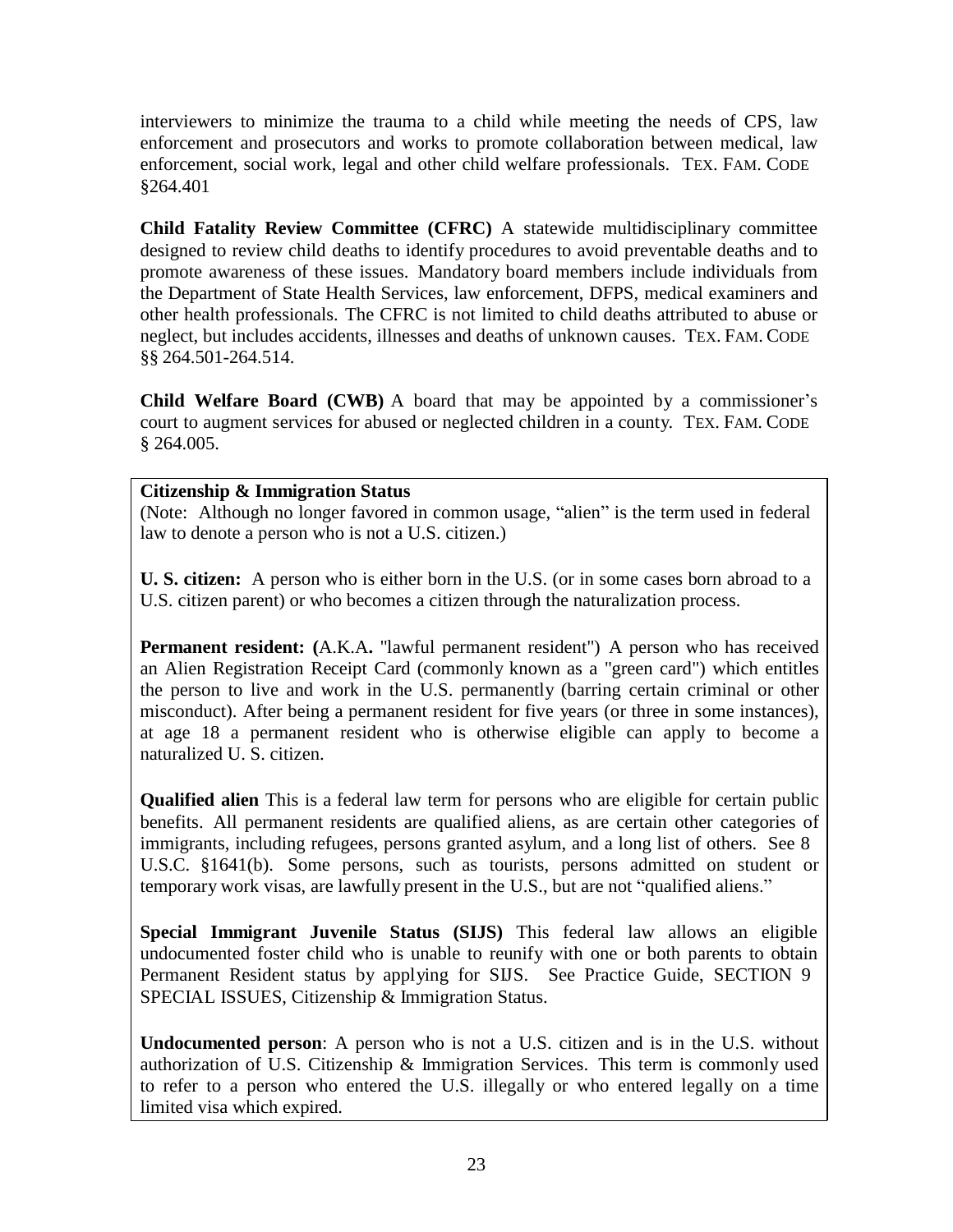**Court Appointed Special Advocate** ("**CASA")** CASA is a non-profit organization which screens and trains volunteers willing to be appointed to serve as advocates for CPS children. Courts frequently appoint CASA volunteers as guardian ad litem for children in CPS conservatorship. TEX. FAM. CODE §§264.601-264.613.

**Court of Continuing and Exclusive Jurisdiction** ("**CCEJ**") A Texas court that renders a final order in a Suit Affecting the Parent Child Relationship acquires continuing, exclusive jurisdiction. TEX. FAM. CODE 155.001. Immediately after the adversary hearing in a CPS case, the caseworker must file a request with the Department of State Health Services to determine whether there is a CCEJ. See Practice Guide, SECTION 3, LITIGATION ESSENTIALS.

**De-Identification** The process of editing or redacting confidential or privileged CPS records before release. See TEX. FAM. CODE § 261.201; 40 TAC §700.204.

**Desarollo Integral de la Familia** (**DIF)** The national social services agency in Mexico which performs functions parallel to those of DFPS. DFPS staff work closely with counterparts within DIF to locate family members, obtain home evaluations and similar tasks. CPS has designated bilingual border liaisons that routinely work with DIF counterparts on child protective services issues.

**Diagnostic and Statistical Manual of Mental Disorders (DSM-IV)** The manual published by the American Psychiatric Association (APA) that categorizes all mental health disorders for children and adults. The DSM assesses five dimensions of mental health, including:

Axis I: Clinical Syndromes, essentially the diagnosis;

Axis II: Developmental Disorders and Personality Disorders;

Axis III: Physical Conditions;

Axis IV: Severity of Psychosocial Stressors; and

Axis V: Highest Level of Functioning (rated both at present and the highest level in the past year).

For more information, see the APA website [at: http://www.psych.org.](http://www.psych.org/)

**Disproportionality** The overrepresentation of children of a particular race or ethnicity in the child welfare system. The goal of disproportionality projects is to address practice and policies that contribute to this phenomenon and in doing so, undo the impact of racism on child welfare practices. DFPS has several disproportionality projects underway and the Casey Foundation is resource for current information on this issue. See [www.casey.org.](http://www.casey.org/)

**Failure to Thrive** This is a diagnostic condition resulting from serious nutritional deprivation that causes a child not to grow and develop normally physically or mentally. This condition may be indicative of abuse or neglect. See Practice Guide*,* SECTION 6, EVIDENCE, Evidentiary Issues "A" to "Z."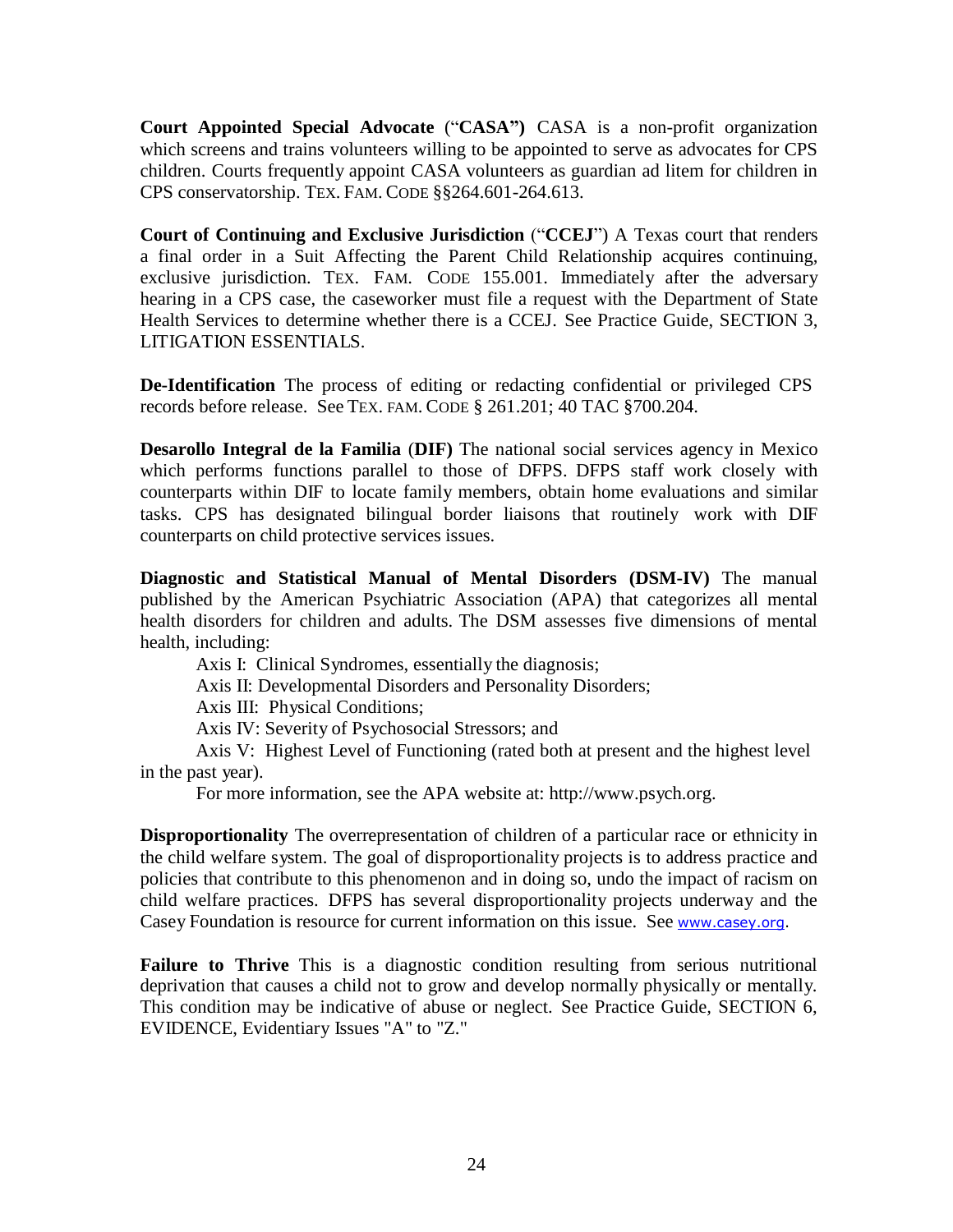**Family-Based Safety Services (FBSS)** Protective services provided to a family to prevent the need to remove a child from the home. 40 TAC § 700.702.

**Family Reunification Services Protective** services provided to a family to aid in transitioning a child back into the home after a child has been in substitute care. 40 TAC § 700.703.

**Family Group Decision Making** This is a family-focused method for addressing child protection issues that originated in New Zealand and is now practiced in many jurisdictions, including Texas. The concept is to bring together as many concerned and interested parties as possible to discuss and problem solve issues that impact child safety. Invitees might include family members, friends, community leaders, religious advisors, counselors, educators and anyone else who might have something to contribute. The process is intended to give the family the primary responsibility for crafting a solution that is best suited for their particular situation.

**Fetal Alcohol Syndrome ("FAS")** A condition resulting from prenatal exposure to alcohol characterized by abnormal facial features, growth deficiencies, and central nervous system problems. See Center for Disease Control.<http://www.cdc.gov/>

**The Hague Convention on Protection of Children and Co-operation in Respect of Intercountry Adoption** An international treaty designed to protect children and families involved in adoptions between participating countries. See [http://adoption.state.gov/hague/overview.html.](http://adoption.state.gov/hague/overview.html)

**Hague Convention on Civil Aspects of International Child Abduction** An international treaty designed to provide a remedy for persons seeking the return of children abducted to member countries. Congress implemented this treaty by enacting the International Child Abduction Remedies Act (ICARA), codified at 42 U.S.C.A. §11601 et seq.

**Health, Social, Educational and Genetic History ("HSEGH")** A report of a child's health, social, educational and genetic history (including any history of physical, emotional or sexual abuse) which must be compiled as part of the adoption process. TEX. FAM. CODE §§ 162.005-165.008.

**Indian Child Welfare Act ("ICWA")** A federal law that imposes special standards and requirements if a child protective services suit involves an "Indian child" (defined as a member of a federally recognized tribe or a child eligible for membership and the biological child of a member). See Practice Guide, SECTION 9, SPECIAL ISSUES, Indian Child Welfare Act.

**Interstate Compact on Adoption & Medical Assistance ("ICAMA")** An interstate agreement enacted into law by participating states designed to facilitate delivery of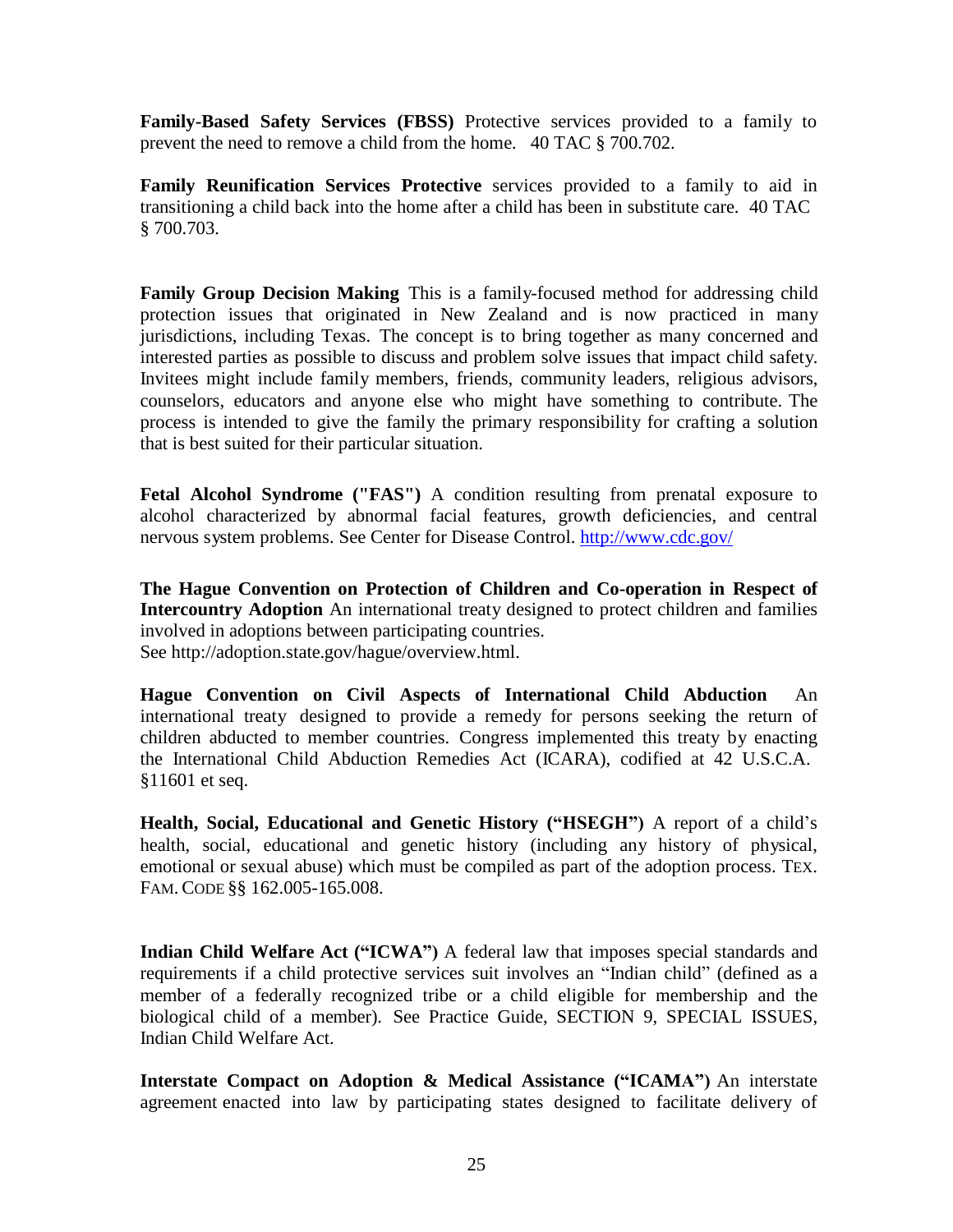medical services for adopted children whose families either reside outside the state of the child's residence at the time of adoption or who subsequently move out of state. TEX. FAM. CODE § 162.201.

**Interstate Compact on the Placement of Children ("ICPC")** A national compact enacted by state legislation in each jurisdiction that governs the placement of children across state lines. See Practice Guide, SECTION 9 SPECIAL ISSUES, Laws Concerning Placements.

**Kinship Care** The term used to refer to relatives or "fictive kin," (friends of the family that function like relatives) who agree to serve as caretakers for children in CPS conservatorship. The law encourages these placements. See TEX. FAM. CODE §264.751- 264.759.

**Legal Risk Placements** The CPS term for a foster care placement made before parental rights are terminated with caretakers who seek to adopt, in order to expedite permanency and minimize disruption for a child**.** A legal risk placement is only made in specified circumstances where the likelihood of termination of parental rights is considered high.

**Level of Care ("LOC")** The CPS term used to describe the degree of services needed by a child in foster care. It determines the kind of foster care setting, the level of training required of a caregiver and the amount paid for foster care. The LOC may change during the time a child is in foster care after a periodic assessment. Assessment of each child in CPS care is made by a private contractor called Youth for Tomorrow (YTF-see below.) Children are assessed and placed in one of four levels of care, each characterized by the level of services required:

- 1. **Basic Services** usually a family setting in a foster home, designed for a child with ordinary needs.
- 2. **Moderate Services** usually a therapeutic or habilitative foster home with a structured, supportive setting, with access to therapeutic intervention or medical supports, designed for a child with frequent behavioral problems that present a moderate risk of harm to self or others.
- 3. **Specialized Services** usually a group home or residential treatment center staffed with caregivers with specialized training, designed for children who need 24-hour close monitoring, and regular professional guidance, therapeutic, habilitative and medical intervention.
- 4. **Intense Services** usually a residential treatment center or hospital where a child can get structure and limited outside access, designed for a child with behaviors that present an imminent, severe danger to self or others. Staff members are professionally trained, supervision is 24-hour and often 1 to 1 supervision to protect a child.

**Multi-ethnic Placement Act, as amended by the Interethnic Adoption Act ("MEPA-IEP")** A federal law that restricts the use of race, color or national origin in the foster or adoptive placement process. State laws also impose specific restrictions on the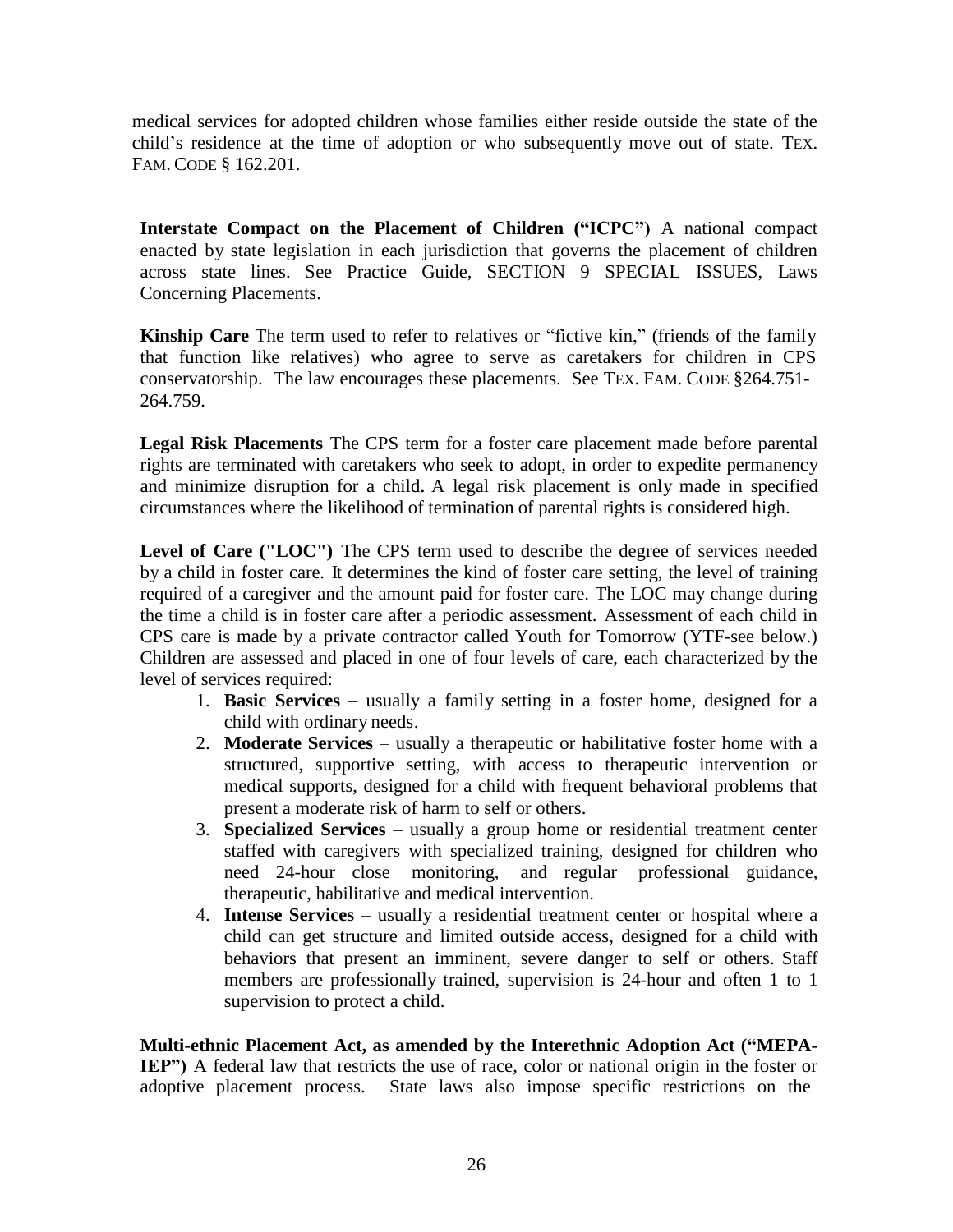placement process relating to race and ethnicity. See Practice Guide, SECTION 9, SPECIAL ISSUES, Laws Concerning Placements.

**Munchausen Syndrome by Proxy** (also known by more recent terminology as "Pediatric Condition Falsification," or "Factitious Disorder by Proxy") A form of child abuse that occurs when a parent or caretaker falsifies a child's medical history, causes injury or illness in a child or falsifies laboratory results in order to get unnecessary and as a result often harmful medical intervention. See Practice Guide, SECTION 6 EVIDENCE, Evidentiary Issues from "A" to "Z."

**Order in Aid of Investigation** A court order to compel cooperation with specific components of a child abuse and neglect investigation. See Practice Guide, SECTION 1 - BEFORE FILING SUIT, Court Orders To Aid In Investigation.

**Order to Participate in Services** A court order to compel a parent or caretaker to participate in services designed to avoid the need to remove a child. See Practice Guide, SECTION1, BEFORE FILING SUIT, Alternatives to Removal.

**Parental Child Safety Placement** Formerly known as a voluntary placement, this a placement for a child selected by a parent when child safety issues are identified in the course of a CPS investigation, which placement may continue in a FBSS case. This type of placement serves the important function of enabling CPS to potentially avoid a removal, while maintaining the safety of the child and minimizing the disruption for the child and family

**Paternity Registry** A registry maintained by the vital statistics unit of the bureau of vital statistics ("BVS") that permits a man to register as a potential father of a child he may have fathered. Registering does not establish paternity but entitles the registrant to notice of any action to terminate parental rights or adoption involving the child. TEX. FAM. CODE §160.402.

**Permanency Care Assistance Program**. A new potential source of financial support for relatives or adults with a longstanding and significant relationship with a foster child (added by H.B. 1151 and SB  $2080$ ,  $81^{st}$  Reg. Sess.). The benefits available under this program, which begins September 1, 2010, are similar to adoption assistance benefits and include monthly cash assistance and eligibility for Medicaid. However, only caretakers with whom the child resides *for at least six consecutive months after the person becomes licensed or verified to provide foster care* are eligible. In addition, these eligibility criteria must be satisfied *before the relative/fictive kin is named managing conservator.* In the context of the one year or even the maximum 18 month period before a case must be dismissed or a final order rendered, six consecutive month's residence, which must accrue after the caretaker becomes licensed or verified and *before* the relative/fictive kin is named managing conservator, makes it essential that CPS, the court, and the attorneys all plan accordingly. Failure to do so may result in the caretaker being ineligible for benefits and, if financial support is necessary, could eliminate an otherwise appropriate and stable placement for a child. See TEX. FAM. CODE CH. 264, SUBCHAPTER K.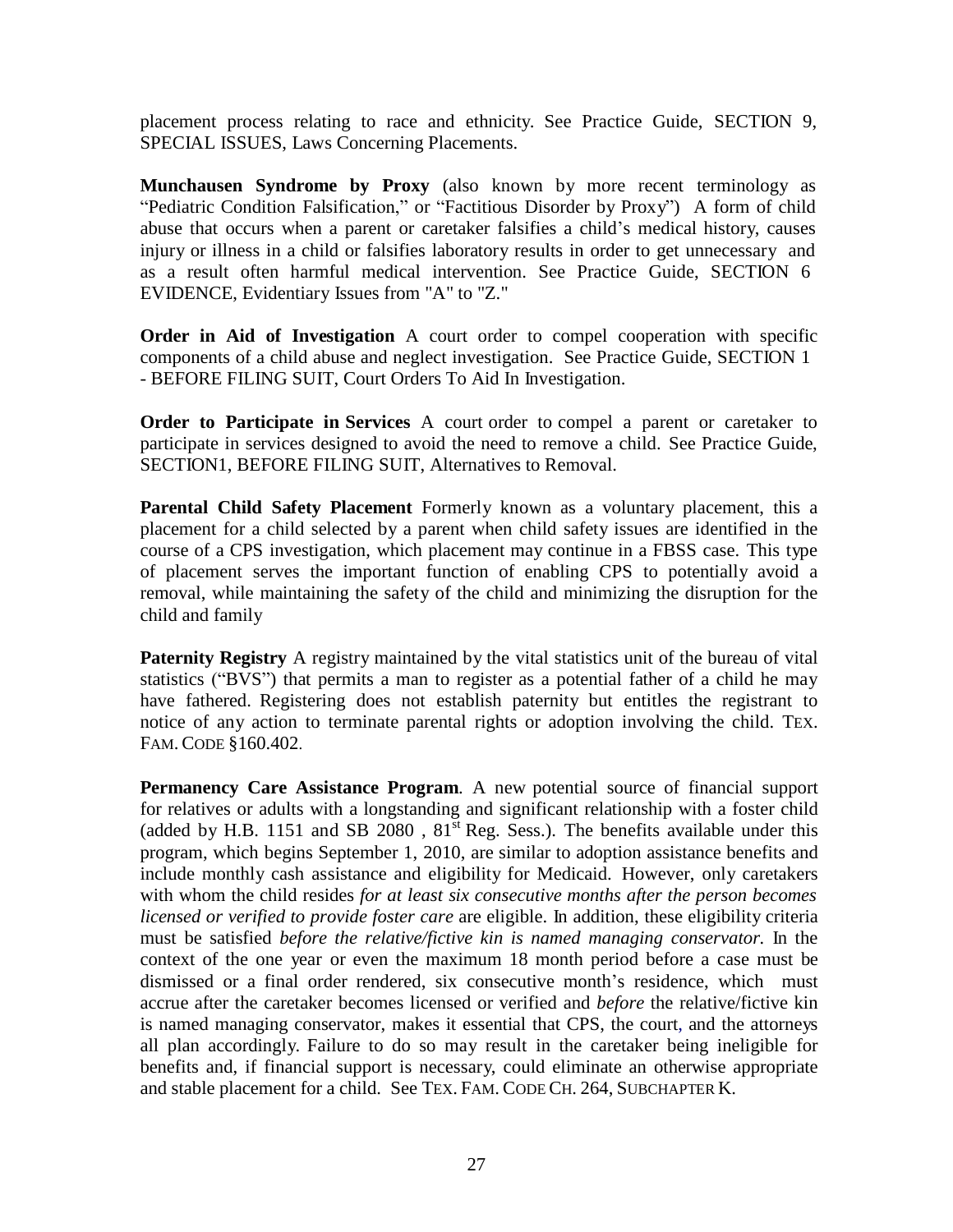**Permanent Judicial Commission for Children, Youth and Families** An umbrella organization created by the Texas Supreme Court to promote court improvements to benefit the child welfare system.

**Release hearing** An administrative proceeding that allows a designated perpetrator or designated victim perpetrator an opportunity to appeal a decision by DFPS to release information about the person to individuals who have control over the person's access to children. DFPS is represented in these hearings by attorneys in the Licensing Division. 40 TAC § 700.601(2).

**Servicemembers Civil Relief Act (SCRA)** A federal law (formerly the Soldiers' and Sailors' Relief Act) that protects the legal rights of men and women on active duty with the military. If a parent in a CPS suit is missing, CPS must always check the military database to determine if the SCRA may apply and submit proof to the court. The SCRA may require a temporary stay of litigation involving a servicemember. 50 U.S.C. App. §501 et seq. See Practice Guide, SECTION 3 LITIGATION ESSENTIALS, Service of Process; Default Judgments

**Sexual Assault Nurse Examiner** (**SANE)** A registered nurse specially trained in procedures for forensic sexual assault examinations, including evidence collection and courtroom testimony. For more information, contact the Sexual Assault Prevention and Crisis Services (SAPCS), a program of the Crime Victim Services Division of the Office of the Attorney General which offers training, resources and information, at <https://www.texasattorneygeneral.gov/cvs/sexual-assault-prevention-and-crisis-services>

**Shaken Baby Syndrome** "This term describes a constellation of findings, which may include retinal hemorrhages; subdural or subarachnoid hemorrhages, or both; edema, cerebral contusion, and infarction; rib fractures; and multiple traction changes from violent shaking in the long bones and limbs. These injuries may exist with little or no external signs of trauma." Kessler & Hyden, *Physical, Sexual and Emotional Abuse of Children*, 43 Clinical Symposia 1, 13 (1991); See Practice Guide, SECTION 6 Evidentiary Issues "A" to "Z," or [www.shakenbaby.org.](http://www.shakenbaby.org/)

**Social Security Act** Thi**s** federal law is a primary source of federal funding for child protective services. The titles most relevant to CPS are:

**Title IV-B** This is the source of federal funding for Child Welfare Services (Part 1), and Promoting Safe and Stable Families (Part 2). See 42 U.S.C. §

**Title IV-D** This title creates the state's child support enforcement program. The Child Support Division of the Office of Attorney General (also known as the IV-D state agency) is responsible for the establishment and enforcement of child support. See 42 U.S.C. § 651 et seq.